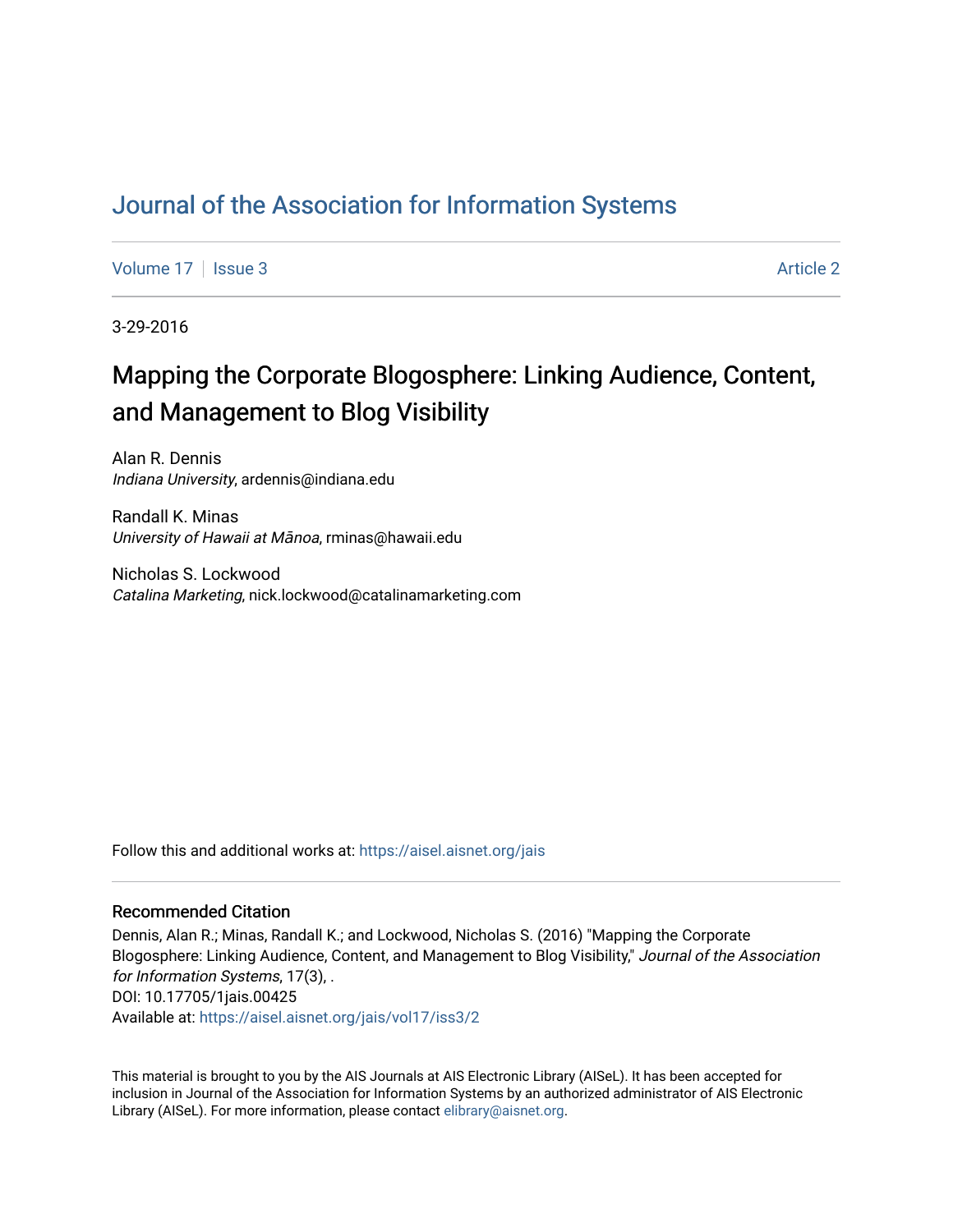

Research Paper **ISSN: 1536-9323** 

# **Mapping the Corporate Blogosphere: Linking Audience, Content, and Management to Blog Visibility**

#### **Alan R. Dennis**

Operations and Decision Technologies Department, Kelley School of Business, Indiana University ardennis@indiana.edu

**Randall K. Minas**

Department of Information Technology Management, University of Hawaii at Mānoa rminas@hawaii.edu

**Nicholas S. Lockwood**

Catalina Marketing nick.lockwood@catalinamarketing.com

#### **Abstract:**

Blogs have been a common part of the Web for many years. Individuals create most blogs for their own purposes, but corporations have also begun to develop corporate blogs as a means for communicating with their stakeholders (e.g., customers, partners, investors). In this paper, we extend theory by generating what Gregor (2006) would call a type I theory. Specifically, we develop a theoretical framework for classifying and analyzing corporate blogs that examines blogs' target audience, their content (focus and function), and how one should manage them. We use this framework to analyze the impact of these characteristics on the visibility of blogs operated by a sample of Fortune 500 companies. Our results show that a blog's target audience and how its content and management fit with this audience can have significant impacts on blog visibility. We believe this framework provides a useful foundation for studying corporate blogs in the future.

**Keywords:** Corporate Blogs, Communication, Stakeholders, Audience, Blog Content, Blog Management, Feedback, Visibility.

Choon-Ling Sia was the accepting senior editor. This article was submitted on August 25, 2013 and went through four revisions.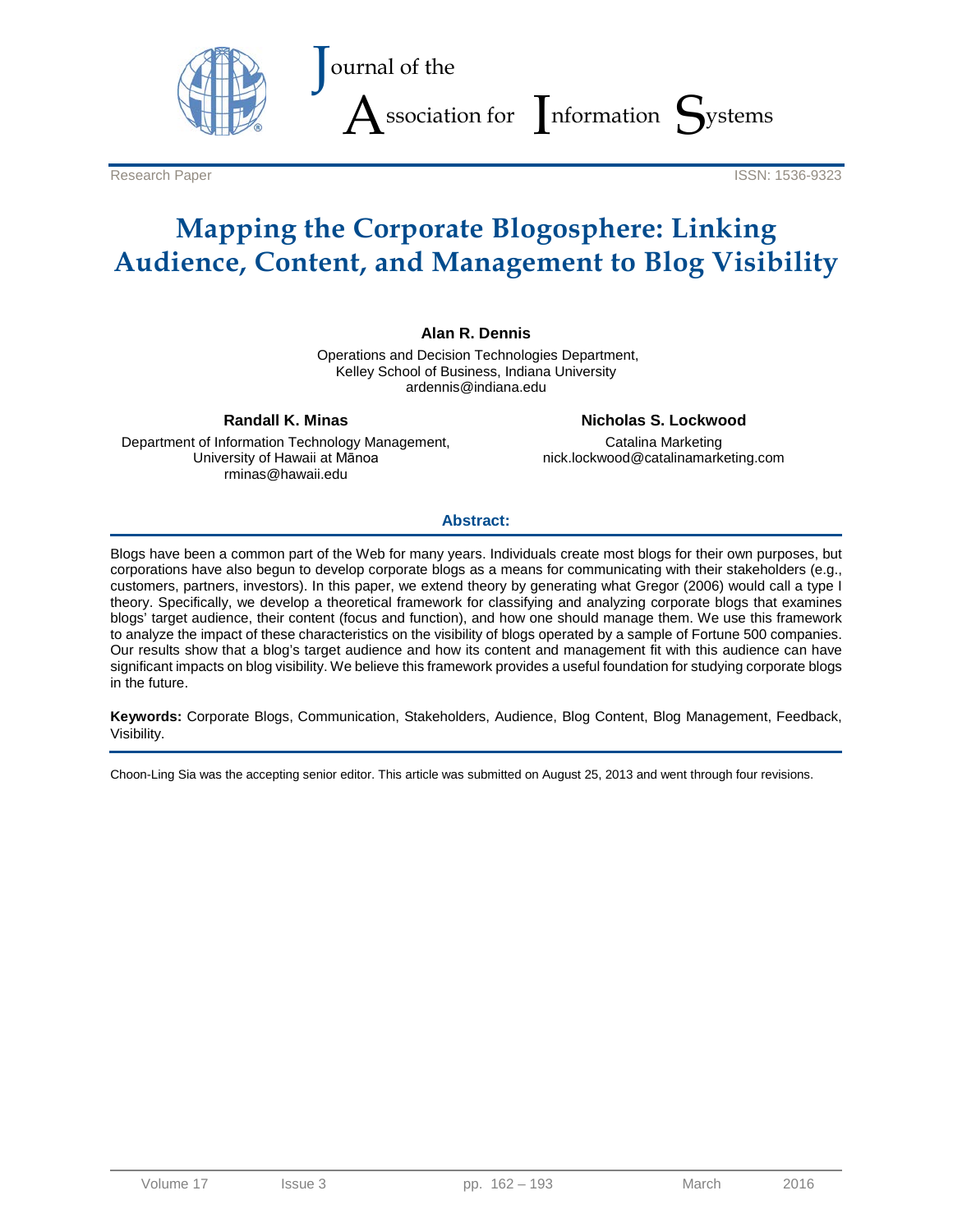n T

c ď.

d. ď.

c

n a Œ. EĒ. T.

m.

ПĒ n T

E.

m. **Film** 

ď,

**TT** 

E. ď, n T

# **1 Introduction**

Blogs have been a common part of the Web for many years. Individuals create most blogs for their own purposes, but, in recent years, corporations have also begun to develop corporate blogs as a means to reach customers, employees, and other stakeholders (Cho & Huh, 2010; Lee, Hwang, & Lee, 2006; Wattal, Racherla, & Mandviwalla, 2009). Corporations can use corporate blogs to market products and services, develop a brand, build stronger relationships with customers, and obtain customer feedback (Aaserud, 2006; Carr, 2006; Vargo, 2006). In general, most corporate blogs aim to increase the corporation's visibility with some target audience, often its customers (Hu, Liu, Tripathy, & Yao, 2011).

Much recent blogging research has examined individual blogging and the role of blogs in learning environments (Tess, 2013; Top, 2012), including in corporate training (Chu, Chan, & Tiwari, 2012). Little research has examined corporate blogging intended to reach organizations' external stakeholders. Research has focused on customer experiences (Hsu & Tsou, 2011) or on specific topic areas such as travel blogs (Mack, Blose, & Pan, 2008), building trust with customers (Dwyer, 2007), and blogs as customer relationship-management tools (Ahuja & Medury, 2010).

However, at this point, we know little about the larger landscape in which corporate blogs exist and how best to use the blog as a tool to increase the corporation's visibility with its external stakeholders. For example, research has not yet examined what target audiences are important, what content blogs should provide, how one should manage a blog, and the influence of these factors on visibility (researchers often assess visibility on the Web by counting the number of inlinks) (Vaughan & Wu, 2004). Therefore, in this paper, we develop a theoretical framework for analyzing corporate blogs that we use to examine the factors that influence blog visibility. We generate what Gregor (2006) would classify as a type I theory to analyze the current state of Fortune 500 blogs and use it to predict blog visibility, what Gregor (2006) would call a type III theory. Creating a theoretical framework that enables analysis and prediction is a common first step in a new research area (Gregor, 2006). Such research lays the foundation for future research and may benefit corporations by helping them to better understand the key factors in implementing their blogs.

A blog is characterized by dated entries appearing in reverse chronological order. They are usually updated frequently and contain links to other blogs or websites (Blood, 2002). Beyond this basic structure, blogs can vary dramatically in style and content. Individuals create most blogs and use them as personal journals or to provide commentary on news, websites, and so on (Herring, Scheidt, Bonus, & Wright, 2004). Sometimes, companies sponsor blogs for internal use by their employees (Brecht, Cudreasova, & Zhou, 2010; Wattal, Racherla, & Mandviwalla, 2010). Andriole (2010) found that about half of the companies in his survey of 93 small-, medium-, and large-sized firms had established internal employee-oriented blogs.

In recent years, companies also have begun to adopt blogs as channels for corporate communication with those external to the firm (Brecht et al., 2010; Gilpin, 2010; Lindic, 2006). These corporate blogs, as they are often called (Lindic, 2006), have received widespread attention in the popular press and practitioner literature but are not as common as internally focused blogs; only about 20 percent of firms in the Andriole (2010) survey had externally focused blogs. Corporations typically create externally focused corporate blogs to reach some target audience with their message (Cox, Martinez, & Quinlan, 2008; Jackson, Yates, & Orlikowski, 2007).

Despite the emergence of corporate blogs, researchers have conducted few academic studies on them. An important first step is to develop a framework to classify and compare corporate blogs. In this study, we develop such a framework based on prior theory and research from management and mass communication. We then apply the framework to a sample of Fortune 500 blogs and examine how different dimensions of the framework affect one outcome—blog visibility, the extent to which the blog reaches an audience (Hu et al., 2011) as measured by the number of inlinks it has from outside the firm (Vaughan & Wu, 2004).

With this study, we provide an overarching framework for corporate blogging to lay the foundation for future research and provide some initial guidance for practice (Gregor, 2006). To do so, we first develop a type I (analysis) theory (Gregor, 2006) that describes and analyzes constructs of interest in the corporate blogging landscape and provides researchers with a useful language to begin testing and expanding the theoretical framework (Gregor, 2006). Second, we provide predictions about how the elements of the framework influence one outcome (blog visibility), a type III theory. Type III theories provide predictions that do not have well-developed justificatory causal explanations (Gregor, 2006).

Our theoretical framework is the first step in enabling future research to develop type IV theories on corporate blogging, which will provide predictions with causal explanations (Gregor, 2006). The corporate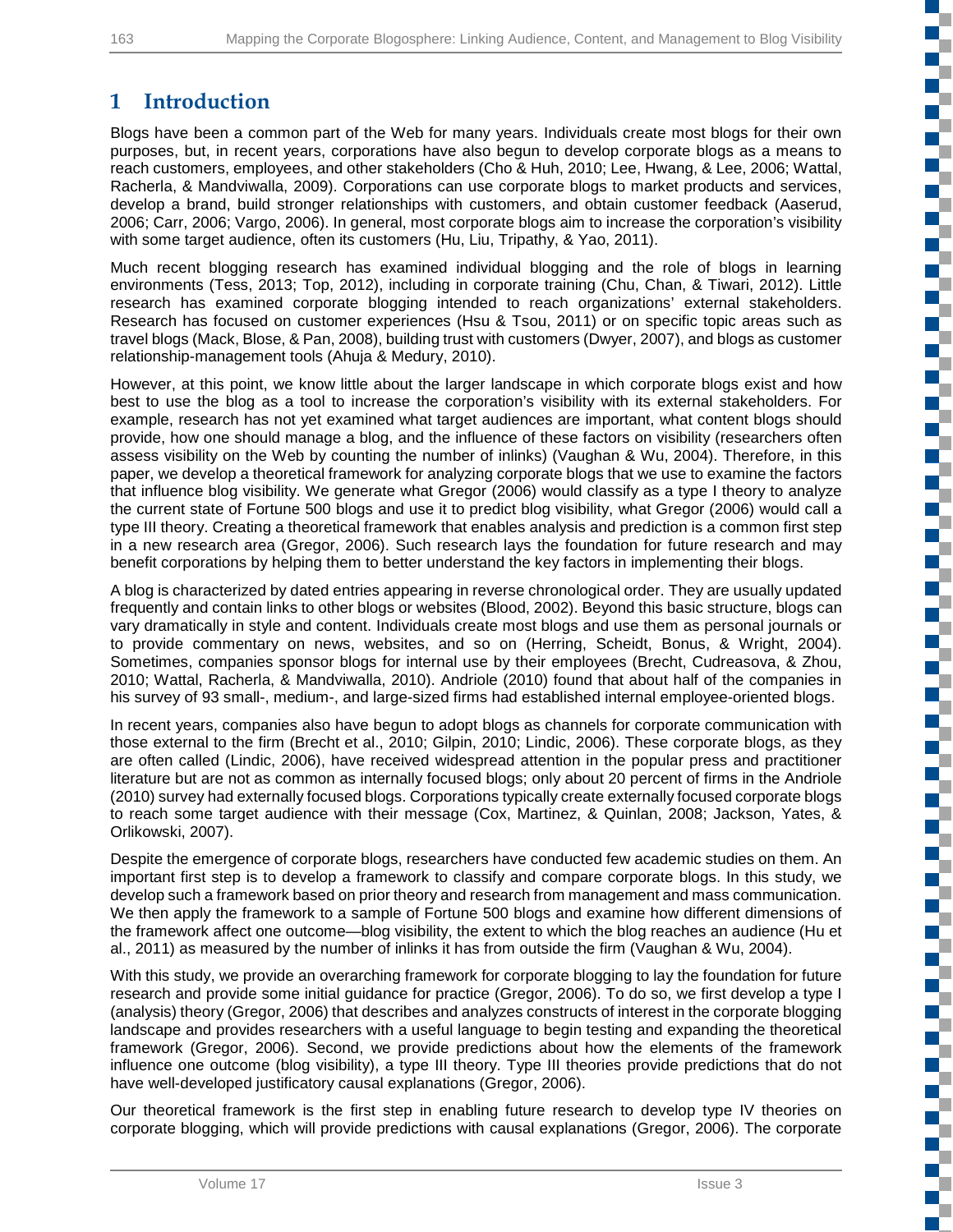blog framework provides many avenues for future research; researchers can use this framework as a tool for describing different types of corporate blogs and for analyzing the relationships between blog characteristics and outcome measures. Moreover, practitioners can use it to develop insight into the role blogs play in corporate communication strategies.

## **2 Prior Research**

j

į

┇

**.**<br>.

In developing a theoretical framework for corporate blogs, we first identified fundamental theory and existing frameworks that we could use to develop our type I theory. Blogs are foremost a form of mass communication (Thielst, 2007). Therefore, fundamental theory for blogs draws from theories of mass communication. Denis McQuail has conducted the seminal work on mass communication, the most recent of which is McQuail (2010). This work identifies four overarching theoretical cores. The first theoretical core is the audience who is the target of the communication: without the audience, there would be no communication, so any understanding must begin with understanding the target audience. The second theoretical core is the nature of the organization producing the communication and its policies and procedures both at the firm level and internally at the level of the department actually producing the communication (e.g., the department's management practices). The third theoretical core is the nature of the content itself, such as the topics it focuses on and what it provides (e.g., simple information or deeper insight and analysis). The final theoretical core is the social structures that influence the behaviors of the organization and its audience, such as laws, culture, and social norms. Thus, in examining past research on blogs, one needs to consider the four theoretical cores of audience, organization policies, content, and social structures.

A handful of researchers have attempted to describe and classify different types of corporate blogs. Zerfaß (2005) proposed one of the first frameworks that provide a conceptual foundation for describing corporate blogs. This framework maps several types of corporate blogs on two dimensions. The first dimension describes each blog's communication function (e.g., information, persuasion, and argumentation), while the second dimension describes whether each blog is used for internal communication, market communication, or public relations. In this framework, Zerfaß (2005) considers two of McQuail's (2010) four theoretical cores: audience and content.

Lee et al. (2006) proposed a framework that describes five types of corporate blogs that intermix the organization producing the blog and its content (employee, group, executive, promotion, and newsletter) and five blogging strategies, which are split into bottom-up and top-down approaches. The bottom-up approach is company-wide, whereas, with the top-down approach, a specific set of individuals (either top management, designated individuals, a specific group, or no identified author) does the blogging. Using content analysis, the authors identified the types of blogs and corresponding strategies that 18 Fortune 500 companies used. Most of these companies used top-down strategies and maintained a high level of control over their blogs. Top-down blogs tended to focus on thought leadership or promotion, and bottom-up blogs tended to focus on product development or customer service. Thus, Lee et al. (2006) consider two of McQuail (2010)'s theoretical cores: organization policies and content.

Ahuja and Medury (2010) examined blogs as electronic customer relationship management (e-CRM) tools and focused on McQuail's (2010) content theoretical core. They conducted an exploratory analysis of blog posts and identified three types of content: organizational, promotional, and relational. Organizational posts contain news about company growth, achievements and awards, events, employee experiences, and corporate social responsibility. Promotional posts contain information about products, services, and promotional campaigns. Relational posts solicit feedback and address controversies or rumors about the organization.

Liu and Ji (2010) focused on McQuail's (2010) content and audience theoretical cores. They examined the blogs of 78 multinational corporations and developed a quadrant typology to categorize blogs based on their content and audience (which they term technical form). Content was either creative (e.g., social networks, process flows) or highly processed (feedback to an article posted online). Technical form was either open to a community or open only to a targeted group of users (e.g., meeting attendees).

Brecht et al. (2010) examined the blogs of 250 consumer goods companies from around the world. They classified blogs based on a variety of dimensions that considered McQuail's (2010) content theoretical core (purpose) and organizational policy core (author).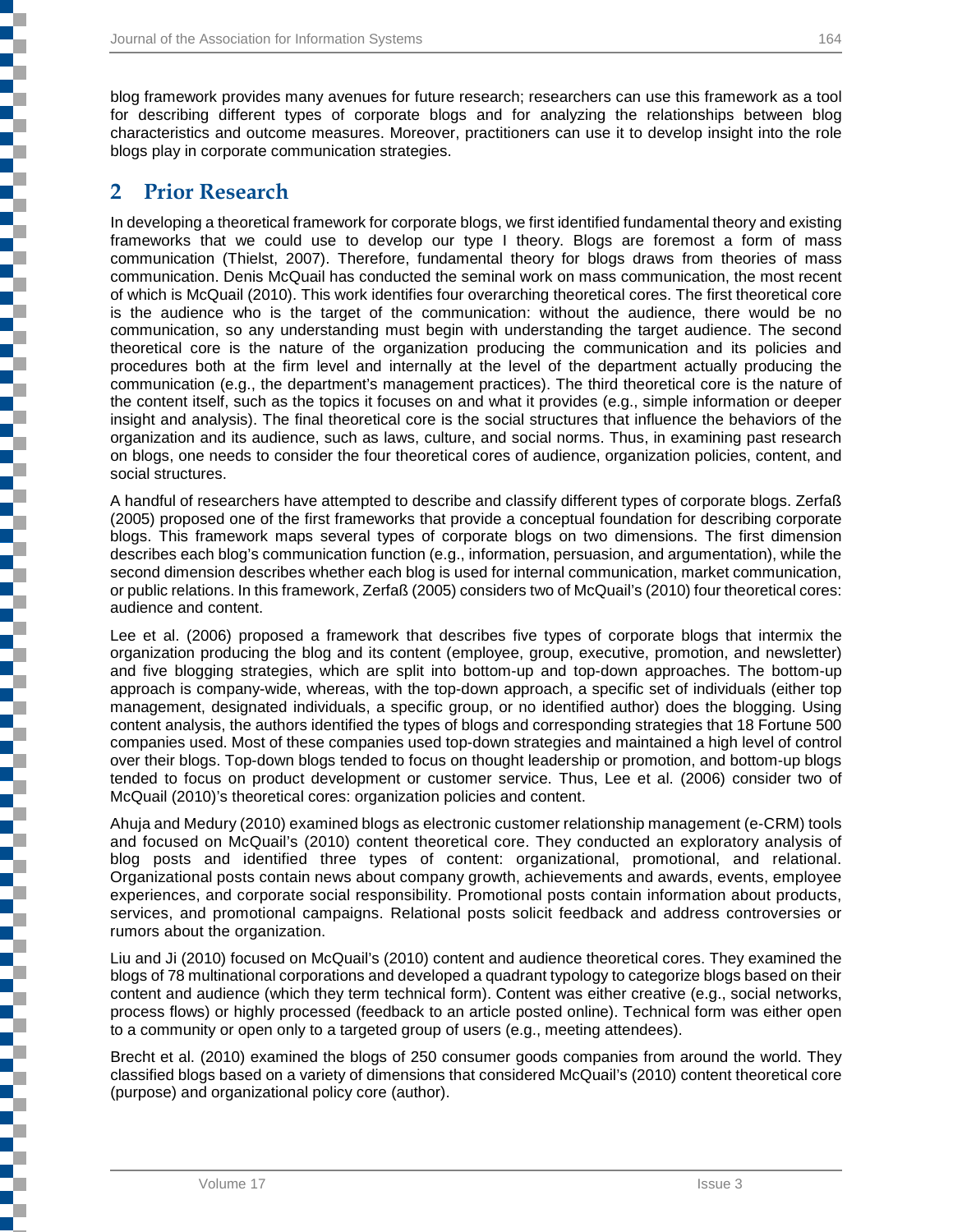**The Co**  $\mathbb{R}^{\mathbb{Z}}$ T с C

**TELEVISION** S.

ď.

r.

T

Œ

₹

n T T

ď,

n.

Œ Ű. EĒ.

Other studies have examined subsets of McQuail's (2010) theoretical cores; for example, the content produced using only one approach to managing blogs (i.e., employee produced). Efimova and Grudin (2007) conducted a case study of blogs started by Microsoft employees—both those hosted on official company servers and third party external servers and both work-related and personal blogs. These employee blogs primarily focused on directly communicating with others inside and outside the organization, depicted a more personable or human side of the company, and documented and organized work. Another study examined the impact of negative employee blog posts on readership and found that negative employee blog posts initially increased readership but eventually stabilized (Aggarwal, Gopal, Sankaranarayanan, & Singh, 2012). The authors conclude that the organizational policies for managing blogs are important.

This summary of past research shows that most prior corporate blog research has focused on one, two, or three of McQuail's (2010) theoretical cores: audience, content, and organization policies. We could not find past corporate blog research that has examined social structures. Thus, taken as a whole, this body of research offers a good starting point for identifying aspects of three of the four dimensions that could comprise a corporate blog framework.

One other fundamental aspect of mass communication theory is the effects of these four dimensions (McQuail, 2010). We need to understand how different blog characteristics influence blog outcomes (Andriole, 2010; Brecht et al., 2010; Liu & Ji, 2010). But what outcomes are important? One primary purpose of mass communication is to provide content from the organization to its audience—to mediate the relationship between the organization and its audience (McQuail, 2010). One reason individuals develop blogs is to communicate their views to others, which is also the dominant reason corporations develop blogs (Hu et al., 2011). Thus, one particularly relevant outcome for corporate blogs is visibility; that is, the extent to which a blog reaches an audience (Hu et al., 2011).

## **2.1 Corporate Blog Framework**

In this section, we develop a type I theoretical framework that researchers can use to describe and compare different types of corporate blogs. According to Gregor (2006), one needs to develop a type I theory when one knows little about the phenomenon in question. Type I theories "analyze 'what is' as opposed to explaining causality or attempting predictive generalizations" (Gregor, 2006, p. 622). These theories describe; they identify dimensions of the phenomenon and provide a framework to classify them. A type I theory makes a contribution when it is useful in aiding analysis, its categories are meaningful and intuitive, its rules for categorization are clear, and it misses no important categories (i.e., one can place most examples of the phenomenon in a category) (Gregor, 2006).

Although one could use our framework to describe many different types of work-related blogs, such as externally hosted employee blogs, we focus only on those blogs that a company officially sanctions and manages. In this way, our framework encompasses blogs that are an instrument of their companies' communication strategy. Blogs are only one of many channels of communication between corporations and their stakeholders. Because we focus on corporate blogs, we do not include other communication channels in our framework.

Blogs' primary purpose is to communicate (Thielst, 2007). Given their widespread use as a communication medium and their enormous potential audience, researchers recognize blogs as an important form of mass communication (McQuail, 2010; Morris & Ogan, 1996). Mass communication theory argues that media serves as a mediator of social reality (McQuail, 2010). This mediation involves both the distribution of knowledge and institutions' efforts to filter that knowledge for their own purposes.

Drawing from this concept of mediation from mass communication, we propose that blogs serve as social mediators between corporations and their stakeholders. A corporation may have multiple blogs, each of which may target a different stakeholder group and serve a different purpose. Thus, blogs' mediation activity is not limited to a single blog or a single stakeholder for each corporation but may span a portfolio of blogs collectively targeting several stakeholder groups.

Our theoretical framework contains five dimensions (target audience, content focus, content function, management, and feedback) that build on McQuail's (2010) four fundamental theoretical cores of audience, content, organization policies, and social structures. A blog's intended audience is central to its development (Brecht et al., 2010; Liu & Ji, 2010). *Target audience* describes whom the blog targets. When one has chosen an audience, one needs to develop content that fits its interests. Drawing on research in mass communication, we subdivided content into to two major subcategories: content focus and content function (Kohut & Segars, 1992; McQuail, 2010; Perry & Bodkin, 2000). *Content focus* describes the topics covered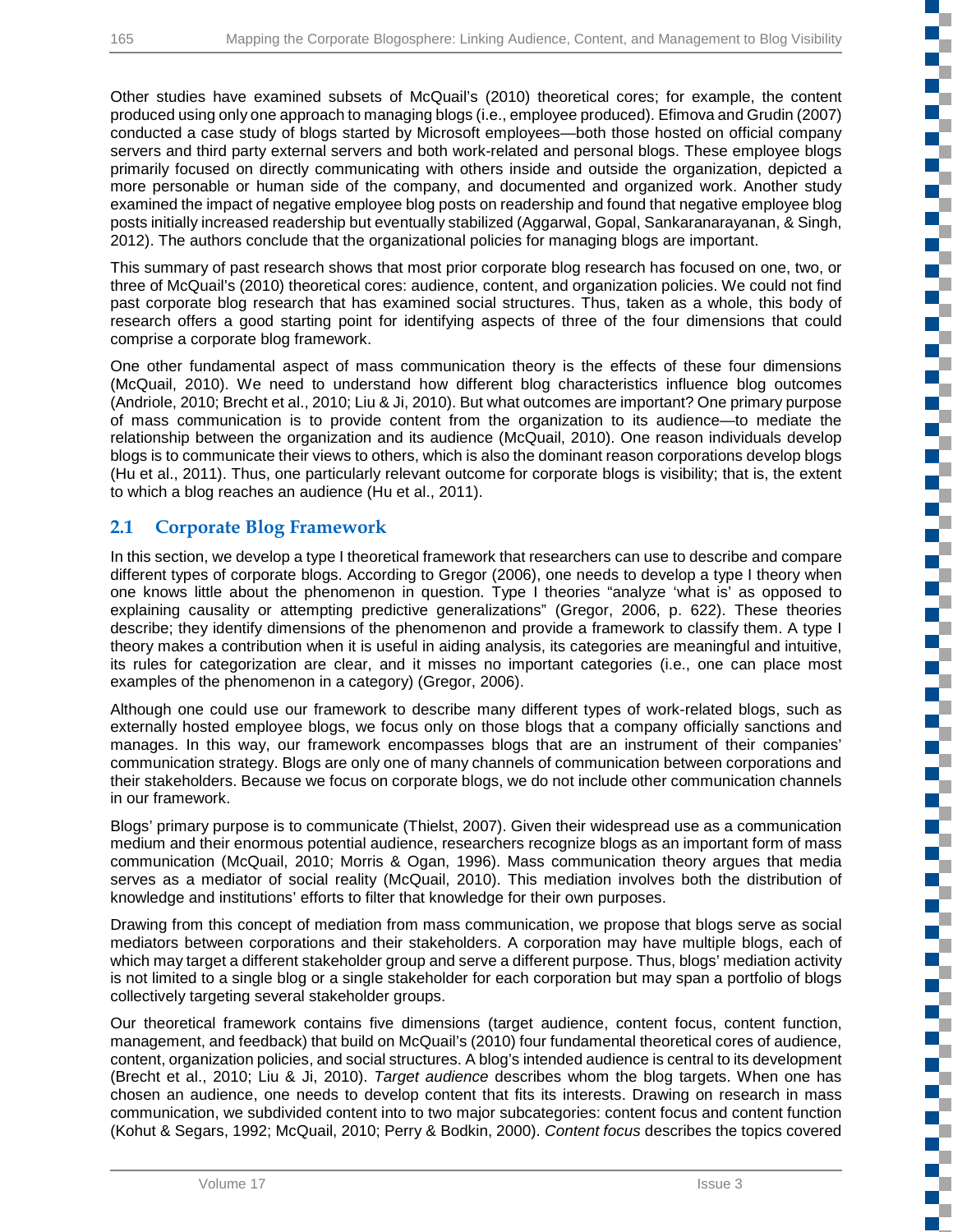in a blog, and *content function* describes the purpose the blog's content serves. How a corporation manages its blogs (an organizational policy) is also an important consideration. Management theory identifies three fundamentally different *management* approaches (hierarchy, market, and community) (Adler, 2001) that researchers have used to examine how other online information systems (i.e., knowledge management systems) operate (Dennis & Vessey, 2005). Finally, *feedback* also defines blogs' social structure: one can configure blogs to permit (or not permit) feedback from readers so that anyone who reads the blog may also post comments (Delio, 2005). Most blogs permit feedback because it is socially expected, although some prevent it to retain control over the comments that appear (Aaserund, 2006; Vargo, 2006). Table 1 presents these dimensions. We consider each in turn.

| <b>Target audience</b> |                     | <b>Contents</b><br>focus | <b>Content</b><br>function | <b>Management</b> | Feedback        |
|------------------------|---------------------|--------------------------|----------------------------|-------------------|-----------------|
| Customer               | <b>Suppliers</b>    | Market                   | Information                | Hierarchy         | Enabled         |
| Communities            | Unions              | Organization             | Insight                    | Market            | <b>Disabled</b> |
| <b>Employees</b>       | Governments         | Product                  | Mobilization               | Community         |                 |
| Investors              | Political<br>Groups | Event                    | Culture                    |                   |                 |
| Partners               |                     | Policy                   | Entertainment              |                   |                 |
|                        |                     | Individual               |                            |                   |                 |

#### **Table 1. Corporate Blog Framework**

#### **2.1.1 Target Audience**

┇

▏

l

┇

Corporations often create blogs to communicate with their stakeholders, who constitute the target audience (Argenti, Howell, & Beck, 2005; Gilpin, 2010; Lindic, 2006). Management research and practice know the stakeholder concept well (Donaldson & Preston, 1995; Mitchell, Agle, & Wood, 1997), although many authors who have published on the topic have proposed various definitions (Mitchell et al., 1997). We use Donaldson and Preston's (1995) definition of stakeholders as "persons or groups with legitimate interests in procedural and/or substantive aspects of corporate activity" (p. 67). Stakeholder theory provides a basis for identifying entities that hold some stake in a corporation and assigning priorities to their needs (Donaldson & Preston, 1995; Mitchell et al., 1997).

Several stakeholders are common to most corporations, and each is a potential target audience for a corporate blog (Argenti et al., 2005) (see Table 1). Some of these are self-explanatory, such as customers and investors. Others are less self-explanatory, such as community, which is a broad category that refers to anyone who might not have a direct interest in the company but is impacted by it. Traditional views of community tend to be based on geographic location (e.g., local residents living near the company's offices and factories) but can include society in general (Dunham, Freeman, & Liedtka, 2006; Greenwood, 2001). For large companies with a nationwide or global presence, online media provide an opportunity to communicate with many local communities simultaneously, which collectively represents society in general. Industry partners work with the company to increase sales or produce complementary products and services, such as participants in a company's reselling/referral affiliate program or software developers who build applications that run on a technology company's hardware/software system. Some blogs cover public policy or government topics, and we labeled them as government-targeted blogs. Employee-targeted blogs are usually internal to a company (and, thus, not open to the public or researchers), but we found some blogs targeting potential employees.

Mitchell et al. (1997) highlight the fact that not all stakeholders receive the same attention from a corporation's management. Organizations will tend to give some stakeholder groups higher priority, so we can expect to see more blogs targeting some groups. For example, corporations may be more likely to target customers and investors because these groups contribute directly to their profitability. In contrast, non-profit organizations (not part of our study) may more likely target political groups and government organizations because these groups will more likely have been formed to address societal issues. The stakeholders that management research (e.g., Donaldson & Preston, 1995) identifies represent potential audiences but may not commonly be the focus of corporate blogs. Indeed, no blog in our sample targeted some of the stakeholder groups listed in Table 1 (e.g., unions, suppliers).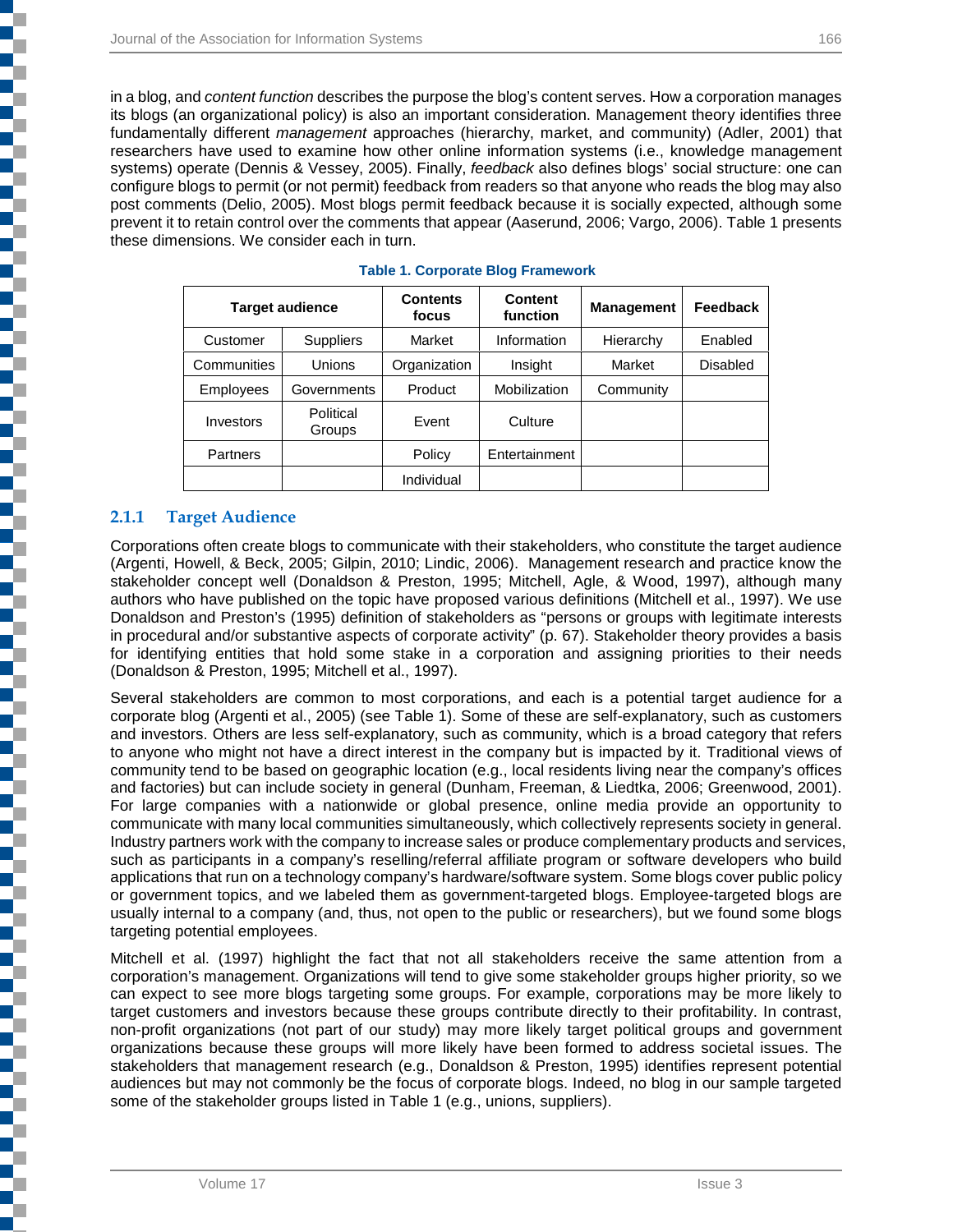n T

T Г H.

T.

EĒ.

T

a T

C

a.

**The Co** 

C,

### **2.1.2 Content Focus**

Content focus describes the topics a blog covers (Ahuja & Medury, 2010; Perry & Bodkin, 2000). To develop a classification scheme for corporate blog content focus, we reviewed the corporate communication research literature. We identified relevant research that used content analysis and provided some type of content classification (Argenti et al., 2005; Clampitt, Crevcoure, & Hartel, 1986; Clarke, 1997; Kohut & Segars, 1992; Perry & Bodkin, 2000). Perry and Bodkin (2000) examined websites of Fortune 100 corporations and identified nine categories of content: company information, product information, direct marketing to customers, sales promotions for customers, public relations (about news, to investors, to community (i.e., kids), for education), website images, website help, website interactions, and website communication. Clampitt et al. (1986) studied 53 corporate newsletters and magazines and identified the 17 most common types of article content: about employees (recognition, news, motivational), the company itself (awards, leadership changes, benefits, departments, policies, future plans, safety, goodwill, financial performance, Q&A), events (social functions, sponsored events, external events), and community involvement. Kohut and Segars (1992) examined the CEO letters in annual reports of 50 corporations in the Fortune 500 and identified six common content areas: market environment, market growth, corporate philosophy, products, favorable financial outcomes, and unfavorable financial outcomes. In a similar study, Clarke (1997) analyzed the CEO letters in annual reports of 32 corporations on the London Stock Exchange and found 11 major content areas: economic environment, political environment, market environment, market competitors, financial results, investors, corporate activities, corporate events, time, emotion, and security. Argenti et al. (2005) interviewed CEOs and other C-level executives in 11 leading corporations to identify their communications strategies, which included building community relations, managing crises and events, developing employee consensus, providing financial information, improving government relations and lobbying, driving customer sales, and building product brand image.

We integrated this past research on content categories to create our classification scheme, which has six major categories of content (see Table 1). Drawing from Kohut and Segars' (1992) and Clarke's (1997) conceptualization of market content, the market focus category relates to the industry in which the corporation operates. Market topics can include competitors, market growth, related products, or services not offered by the company itself. The organization focus category draws from Perry and Bodkin's (2000), Clampitt et al.'s (1986), and Clarke's (1997) classifications of topics related to the corporation. The organization focus category relates to the corporation itself, such as policies, strategic objectives, and so on. The product focus relates to the corporation's products, services, and research and development (R&D). The product focus category relates to Perry and Bodkin's (2000) and Argenti et al.'s (2005) focus on the products the corporation produces, including services and R&D surrounding those products. The event focus relates to specific events involving or affecting the corporation and draws from the content categories that Clampitt et al. (1986), Clarke (1997), and Argenti et al. (2005) describe. These events can be fairly short in duration and include leadership change, crisis situations, community events, or campaigns. The policy focus relates to a society as a whole and focuses on public policies for societies and draws from Perry and Bodkin (2000) and Clampitt et al. (1986). Policy can include opinions on topics of broad interest (e.g., healthcare, sustainable energy, or innovation) or can be narrow (e.g., spectrum allocations primarily of interest for telecommunications carriers). Finally, the individual focus relates to individuals in the corporation drawn from Clampitt et al. (1986), such as stories about employees' personal or professional lives.

To better illustrate content focus, one needs to closely inspect a blog or blog posts' purpose statement. For example, Starbucks operates a "responsibility" blog, which provides information about sustainability initiatives and social responsibility in the coffee industry regardless the organization. Thus, the Starbucks blog provides insight into the market in which it operates. In contrast, Southwest Airlines' "Nuts about Southwest" blog provides information in relation to Southwest's mission, growth, and other initiatives, which makes the blog's content focus the organization. Some organizations focus their blog on a specific product or collection of products in their organization. Yahoo!'s search blog focuses on products the company provides, such as its search engine or mobile application products. In other cases, blogs specifically support an upcoming event or events. Hewlett Packard provides a blog covering its upcoming involvement in the Sundance Film Festival. Policy blogs advocate for societal policy initiatives. ExxonMobil operates a policy blog that discusses the impact of the Keystone Pipeline on the environment. Finally, Intel provides a blog that allows employees to discuss personal experiences inside and outside their organization. A blog's content focus describes what information the blog disseminates to its prospective readers.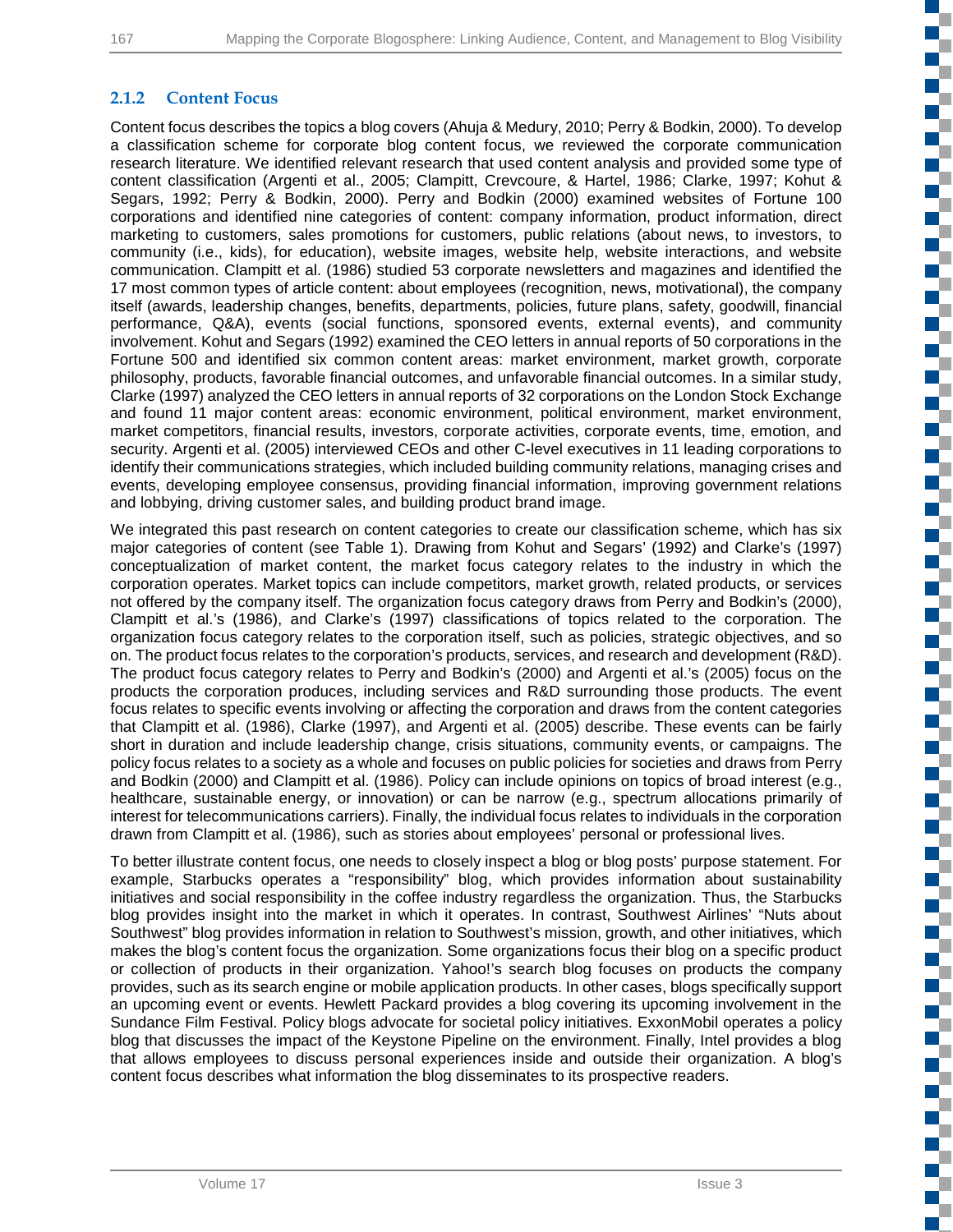### **2.1.3 Content Function**

Content function describes the purpose that the blog's content serves (Brecht et al., 2010; McQuail, 2010; Zerfaß, 2005). Specifically, content provides some value to the audience, and the function dimension describes the nature of that value. This characteristic is separate and distinct from the focus sub-dimension described above. A blog's focus does not necessarily indicate its function because each content focus can serve multiple functions (McQuail, 2010). To explain function more thoroughly, we draw from the functionalist theory of media, which states that mass media serves the needs of society by performing five main functions (Lasswell, 1948; McQuail, 2010; Wright, 1960) (see Table 1).

The first function, information, refers to the task of "providing information about events and conditions in society and the world" (McQuail, 2010, p. 97). One can describe this function as providing news or facts about a particular topic (Wright, 1960). For corporations, this function could mean providing information about products and services, strategic objectives, leadership changes, industry trends, and so on. For example, Best Buy operates a "Best Buy Unboxed" blog that provides information regarding the products available for pre-order or current sales on their products. This information is purely factual in nature and does not provide further interpretation or context to readers.

The second function, insight, refers to interpreting and explaining information (McQuail, 2010). One can describe this function as providing thoughts, insights, and opinions. It goes beyond merely presenting facts and, instead, involves integrating information and, often, making predictions for the future. Insight typically reflects the views of individuals in a corporation. These views can relate to anything from the company and its products to hobbies and personal interests. By focusing on relevant business activities, a company can use the insight function to shape stakeholders' perspectives. Intel operates a blog that discusses its opinions or thoughts on current issues facing the IT industry. For example, one post describes the lack of incentives to improve cybersecurity. This information is not merely factual in nature but also provides the company's position and/or normative opinions towards improving cybersecurity.

The third function, mobilization, refers to using media to promote societal objectives, including political and commercial propaganda (McQuail, 2010). This function comprises activism and rallying support for societal causes. Examples of such causes may include finding cures for diseases, ending poverty and hunger, or reducing pollution. This function will likely be most important for non-profit organizations. Corporations, however, have begun to embrace social responsibility as a method of improving their reputation (Porter & Kramer, 2002). In this category, Liberty Mutual Insurance Corporation operates a blog titled "The Responsibility Project". This blog aims to mobilize the organization and its customers to focus on doing "the right thing". The blog's posts relate to discussions surrounding what doing "the right thing" means and encourages individuals to make a difference in their communities.

The fourth function, culture, refers to transmitting beliefs, values, and norms present in the organization (McQuail, 2010). This function can help to increase social cohesion and maintain a cultural consensus (Wright, 1960). A corporation's employees, industry, and home country affect its culture (Gordon, 1991; Gregory, 1983), and messages in a corporate blog can transmit this culture. For example, a corporation's blog posts can describe its work norms directly or indirectly, which employees can read. Similarly, a corporation's blog could transmit its home country's cultural beliefs to its foreign strategic partners and customers. The "Nuts about Southwest" blog from Southwest Airlines attempts to convey the values and norms that the organization possesses. For example, one of the entries showcases how the company celebrates Black History Month, which underscores that the organization values inclusiveness.

The fifth function, entertainment, serves to amuse and relax viewers (McQuail, 2010). This function is not necessarily meant to have an instrumental effect on viewers (Wright, 1960), although some secondary effect could occur. For example, a blog that contains entertaining stories and jokes could improve the company's image and lead potential customers to its main website. Hewlett Packard's Sundance Film Festival blog provides pure entertainment for its audience by providing details of the upcoming festival along with short posts on films that will be premiered at the festival.

The content function of the blog indicates its purpose for the organization. While one organization's goal could be to disseminate information regarding sales, another organization might want to provide its insight into relevant topics. Other organizations wish to mobilize readers into action, showcase the values and culture the company possesses, or purely provide entertainment to its readers. In Section 2, we examine whether certain content functions paired with target audiences predict blog visibility. For example, if a corporation develops a blog targeted at employees, will the blog be more visible if it disseminates information or provides insight to those employees?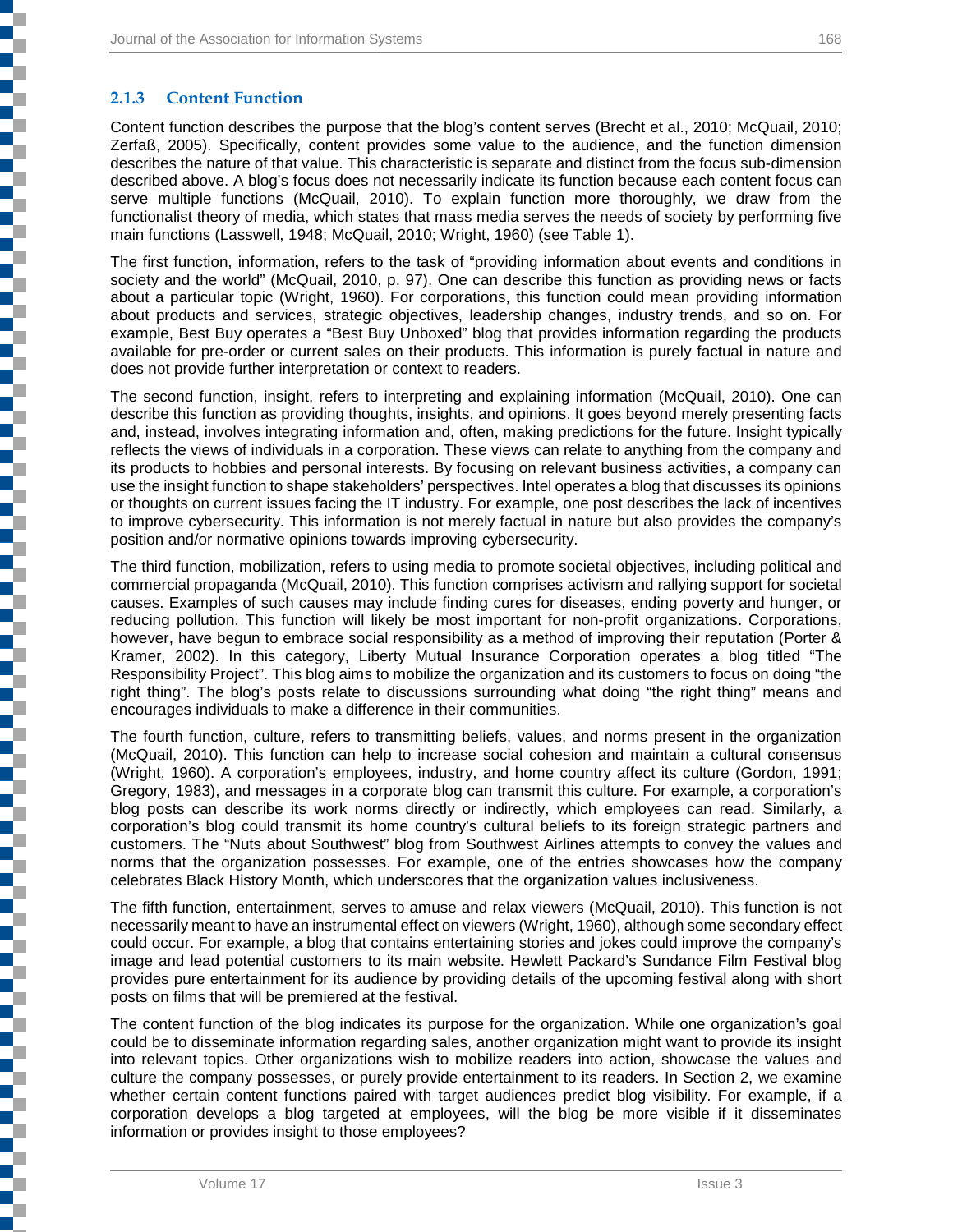**The Co**  $\mathbb{R}^{\mathbb{Z}}$ T f. ₹

> a pr T

Œ

EĒ. T.

n.

 $\Box$ 

E.

C ī.

 $\mathcal{L}_{\mathcal{A}}$ n. n T r. C, FĒ

### **2.1.4 Management**

Organizational policies can shape how blogs operate and what content it delivers. One of the most fundamental policies is how the corporation manages the blog (Brecht et al., 2010; Lee et al., 2006). Adler (2001) identifies three fundamental structural forms of management: hierarchy, market, and community. One can use these structures to describe who contributes to and manages a corporate blog in the same way they researchers have used them to describe how organizations manage knowledge-management activities (Dennis & Vessey, 2005). See Table 1.

A hierarchy form of management is characterized by extensive control and authority over the content of a corporate blog. Certain key employees have the formal role of contributing to or maintaining the blog. Hierarchically managed blogs represent official, sanctioned messages directed by the corporation's management. In some cases, these blogs may not have individual authors; instead, blog postings may represent messages from the corporation itself. For example, AT&T runs a public policy blog in which their communications team posts the organization's official statements. This blog serves a formal function of disseminating the company's official position on public policies, such as legislation or Federal Communications Commission rulings. Since the blog provides the organization's official position on these policies, only a small number of specific people in the organization can contribute to it.

A market form of management, on the other hand, allows employees to contribute directly, and the organization regulates the blog's content to a much smaller degree. Often, the corporate blog has no or few restrictions; employees may write about their lives, interests, work, and so on. Blogs that managed via a market structure do not represent official corporate messages, so they often contain much more diverse information than blogs managed with a hierarchy structure. Such blogs allow individual employees to communicate with others inside and outside the corporation. Dell operates a "Direct2Dell" blog that enables various employees in the organization to blog about issues that affect them personally or the organization overall. A diverse set of employees in Dell contributes to the blog, and the blog does not represent official corporate messages.

Community management structures are less regulated than hierarchy structures but are usually more focused than market structures. Communities can emerge without any formal role assignments. Employees with similar jobs, skills, or interests might create a blog dedicated to a particular topic. The members of the community usually self-regulate this type of structure, and it does not generally require intervention from corporate management. Dell also operates a "DellShares" blog to which a subset of the Dell community, specifically individuals with a role in finances at Dell, contributes. The blog discusses Dell's investor relations and provides information on Dell's corporate debt, securities, and other financial matters in the organization. Since only a specific subset (i.e., community) of Dell employees have knowledge and insight into financial matters at Dell, only these individuals contribute to the blog.

Each of these management styles have different implications for blogs. With a hierarchy style of management, a blog becomes the official voice of its organization from high-level officials. In contrast, a market style enables any employee to contribute what that individual believes to be of interest to others, which perhaps provides a less controlled and more chaotic but more authentic set of voices that have different perspectives and that may or may not always follow the official organizational viewpoint. A community style lies between these two extremes in that it often has a subset of selected employees provide specific information to an interested community of readers. Each of these three styles is likely to influence the content—and readers' perceptions of the content—and, thus, may affect blog visibility.

### **2.1.5 Feedback**

Social structures, such as the unstated norms of how a medium operates, can affect the medium's content and how its audience views it (McQuail, 2010). One important social structure associated with blogs is feedback (Carr, 2006; Delio, 2005). Many blogs enable readers to leave feedback or comments on postings. With this feature enabled, readers can engage in a conversation with the author(s) of the blog and other Internet users. With this feature disabled, the communication becomes unidirectional—from the corporation to its audience. Some corporations adopt a strategy wherein the corporation desires feedback on blog posts, while other corporate blogs solely want to provide information or insights from their bloggers to the readers without giving the readers opportunity to respond. The current social norm for individual blogs is to enable feedback, but some corporations choose to disable it to avoid critical or inappropriate comments (Aaserund, 2006; Vargo, 2006). As a result, one might ask whether the blog world penalizes corporations that do not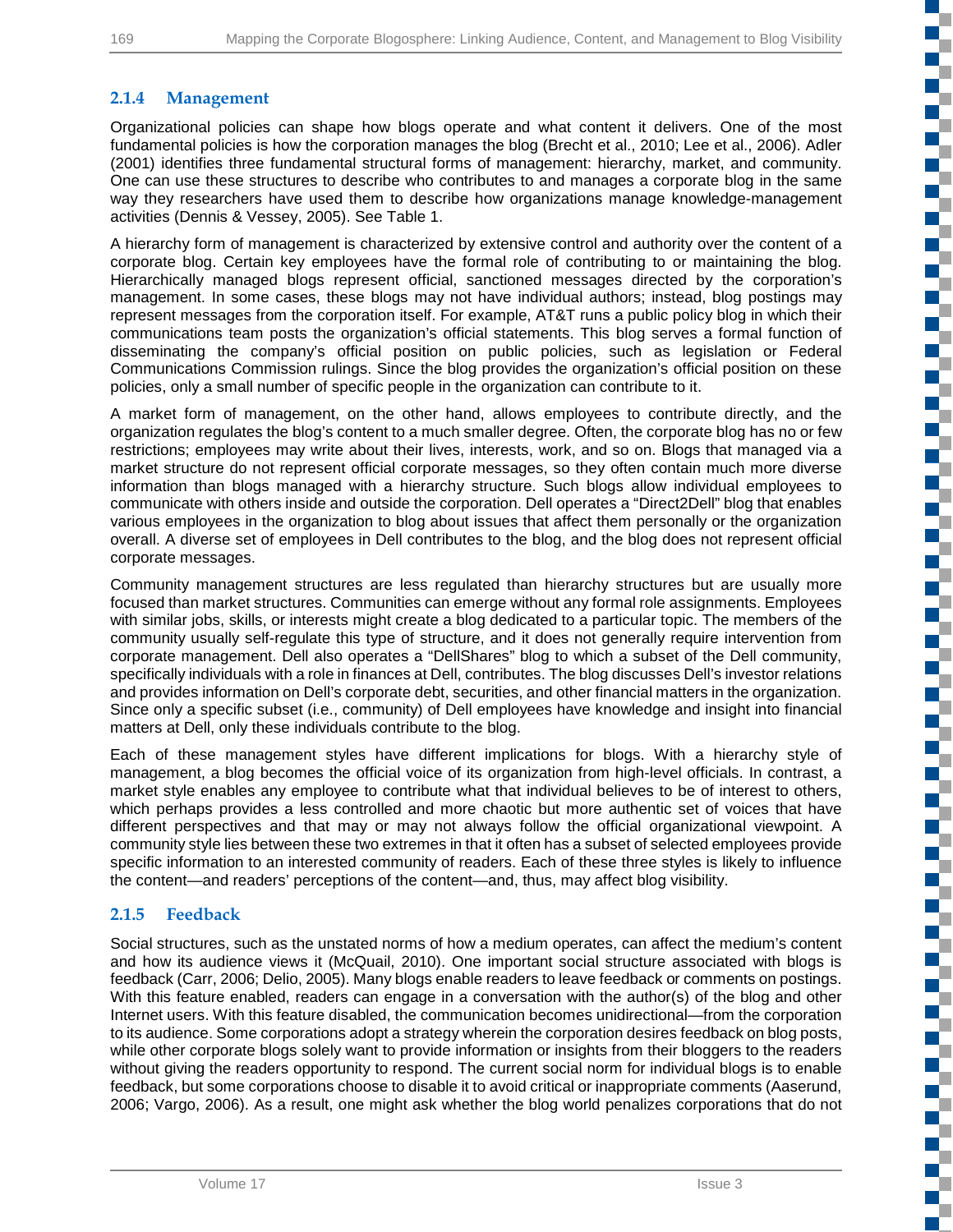### **2.2 Corporate Blog Visibility**

As a type I theory, a framework is a useful tool for describing and classifying corporate blogs (Gregor, 2006), but it becomes more useful if we can link it to an important outcome and use it in a predictive manner (type III theory). A type III theory says *what* will be but not *why*. These theories can predict outcomes from a set of explanatory factors without explaining the underlying causal connections between the dependent and independent variables in any detail (Gregor, 2006, p. 625). A type III theory uses empirical evidence and treats the causal relationships as a "black box"; a type IV theory opens this black box and develops the theory to explain these underlying relationships. Type III theories are important in new research areas because they provide useful empirical insights that researchers can later develop into type IV theories. The empirical findings that type III theories present are essential to practice and are important in aiding practitioners before type IV theories arise (Gregor, 2006). The IS field has few examples of type III theories in (Gregor, 2006), but the use of aspirin to treat pain and citrus to treat scurvy are well-known examples of type III theories that predated type IV theories. A Type III theory contributes to knowledge when it identifies a relationship between elements of a phenomenon and an outcome of interest (Gregor, 2006).

Corporations use corporate blogs to communicate with stakeholders, so we believe that one important outcome is the extent to which it reaches those stakeholders. We use visibility (determined by the number of inlinks pointing to the blog from outside the company) to measure a blog's ability to reach stakeholders (Vaughan & Wu, 2004). One could also use other measures of visibility, such as the number of unique visitors per month, but we believe that the number of inlinks is a stronger metric. When we as academics want to assess the impact of a publication, we measure the number of citations, not the number of times individuals have read it. A citation is usually a clear statement that a reader found the publication to be useful (with obvious exceptions), whereas merely reading the publication does indicate any received value. In a similar manner, number of inlinks is a stronger measure of value than number of visitors because an inlink is a similarly clear statement that someone publicly advocates that others should read it, whereas visiting (like just reading) offers no indication that the visitor found the blog to be useful. Google, Bing, and other search engines use the number of inlinks (not the number of visitors) as the dominant metric in deciding what sites to present first in response to search queries, which indicates that they believe it is the most useful metric. On a practical level, Google provides publicly available statistics on the number of inlinks to each blog, while no publicly available measures of the number of visitors to blogs exist; it is straightforward to measure the number of inlinks but difficult to measure the number of visitors.

Inlinks are not only an important factor in search engine results but also represent the extent to which a website is involved in "conversations" online, which is particularly important in the blogosphere where blog authors often refer to other blogs and include links pointing to them. Indeed, researchers have examined hyperlinking as a form of interactivity in the blogosphere (Merry, 2010). If many blogs or websites reference a blog, it can greatly increase the number of people who visit the blog. Research has shown that the number of inlinks can increase traffic to a company's website (Drèze & Zufryden, 2004) and even influence financial performance, such as revenue and profit (Vaughan & Wu, 2004). While a blog is typically only one component of a company's overall website, increasing inlinks to the blog will increase traffic to the website as a whole.

Blogs form one aspect of a corporation's public face; corporations have many media they can use to reach their stakeholders, and they often create different content for different media because some media may be more or less appropriate for certain content or stakeholders (Gilpin, 2010; Lindic, 2006). For example, blogs may target customers, while direct mail may target government officials.

Identifying what *audience* to target with a blog, defining what *content* it should offer to which stakeholders, and determining how to *manage* it are three of the major challenges of starting a corporate blog initiative. We argue that one should select the target audience, which should subsequently drive content (function and focus) and management and feedback. Each stakeholder group, for example, has a different interest in the organization and, thus, different expectations for corporate communication. Content (focus and function) should fit the target audience. Likewise, one has many choices in how to operate a blog. Two fundamental choices are how to manage it (should it be managed hierarchically or with the greater flexibility provided by a market or a community?) and whether it should be only broadcast (i.e., no feedback) or open to comments from the public (i.e., feedback enabled). Thus, a key question is: to what extent is one approach a better fit to the needs of the target audience?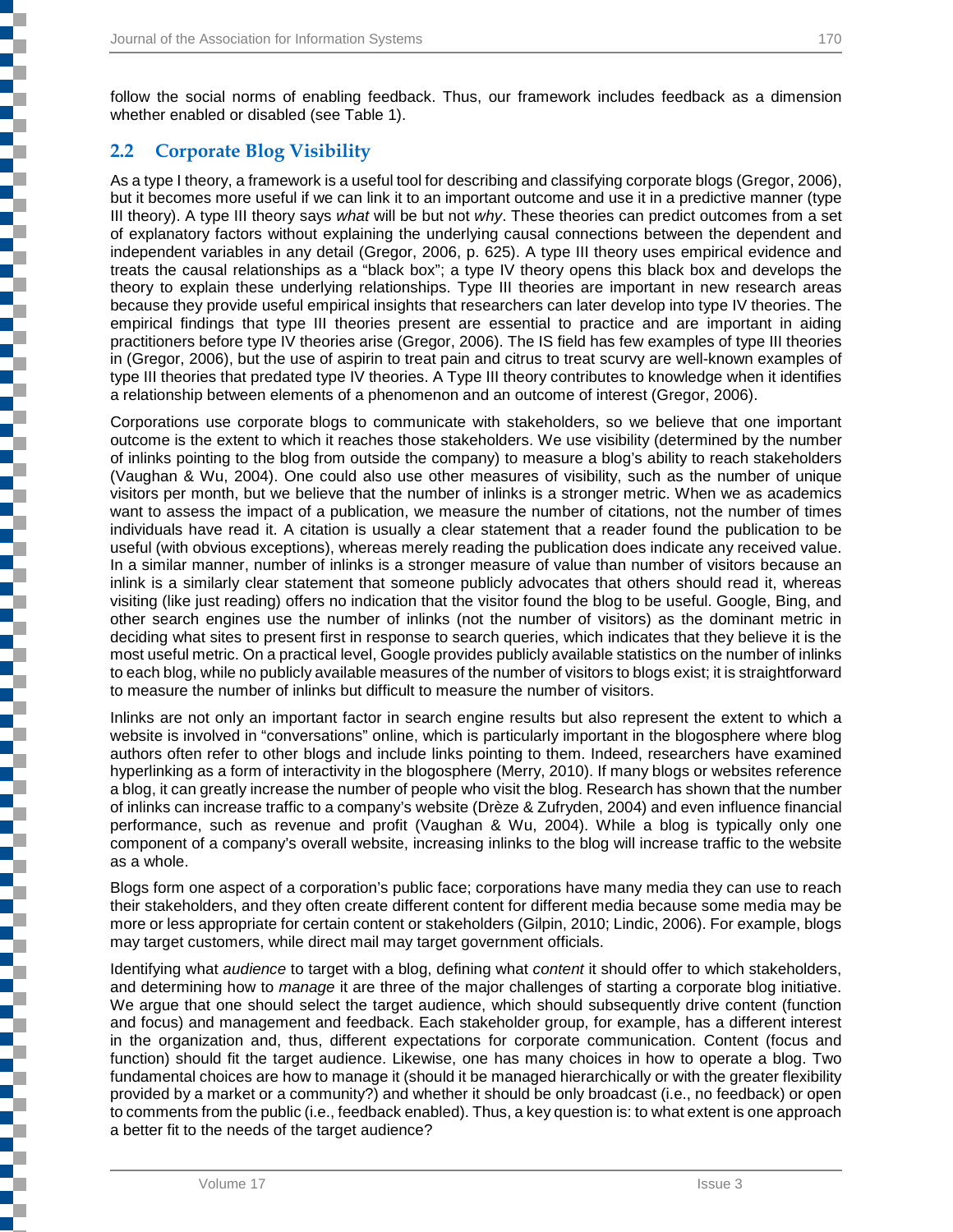n T

T C E.

a pr ç. c ď,

2

c

c

S

ŧ

T. ď,

r. т

ď.

E.

E. c

Researchers have described the concept of "fit" in management as the ability to combine various strategy components to a given situation in a way that produces a benefit for an organization (Venkatraman, 1989). One can deal with "fit" in many ways. We use Venkatraman's "fit as matching", which is one type of bivariate fit in which one compares the attributes of one construct (often categorical) to attributes of another construct (again, often categorical) and uses those combinations to assess the impact on a third construct, typically a performance construct. With this perspective, one can identify fit independently of performance and examine the effect of fit on the performance construct (Venkatraman, 1989). We examine the effect of fit between the different dimensions of our framework (audience, content focus, content function, management, and feedback) on the performance construct (i.e., blog visibility) to identify what combinations increase and decrease blog visibility.

As such, we investigate two research questions:

- **RQ1:** Do a corporate blog's characteristics (target audience, content focus, content function, management, and feedback) affect its visibility?
- **RQ2:** Does the fit of corporate blog characteristics (target audience, content focus, content function, management, and feedback) affect a blog's visibility?

## **3 Method**

We collected data on blogs operated by Fortune 500 companies. We coded each blog using our corporate blog framework and linked the dimensions of the framework to blog visibility.

### **3.1 Sample**

The sample comprised Fortune 500 companies (using the 2011 Fortune 500 list) that used blogs for communication. We identified the blogs through three search methods. First, we searched each company's website for the term "blog". Next, we searched Google for the term "blog" and restricted the results to each company's domain. This method served as a backup in case the company's website did not have search capabilities or only searched certain parts of the site. Finally, we performed another Google search for the term "[Company name] blog". Some Fortune 500 companies hosted dozens of blogs, while others had no apparent company-sanctioned blog. As a result, our search (conducted over a one-month period in autumn 2011) yielded 246 unique blogs from 106 companies across numerous industries. Some companies had more than one company-sanctioned blog that often had different target audiences.

## **3.2 Independent Variables (Framework Coding)**

We categorized each blog along the framework's dimensions (see Appendix A). One coder contentanalyzed blogs to determine their target audience, content focus, content function, management, and feedback. A second coder independently content-analyzed 20 randomly selected blogs on the five dimensions (100 total dimension codings). Overall, inter-rater reliability across all dimensions was 91 percent, which we computed by dividing the number of individual dimension codings that were the same between the two researchers by the total number of dimension codings in 100 total codings. The inter-rated reliability on each dimension was as follows: target audience (89%), content focus (86%), content function (88%), management (92%), feedback (100%). In many cases, an "about" page was available that explained the company's intended purpose for the blog (see Appendix B). In cases with no "about" page, we examined blog entries to determine the blog's target audience, content, and focus. In coding audience, function, and focus dimension, we used only the most salient characteristic even though some blogs covered a variety of areas. For example, many blogs provide information and insight, but, if a blog's key purpose is to provide insight, then we coded it as an insight blog. Since we sought to identify each blog's predominant content, coding this way not only simplified the analysis but also extracted each blog's key characteristics. Table 2 overviews the distribution of the sample along each dimension of the corporate blog framework.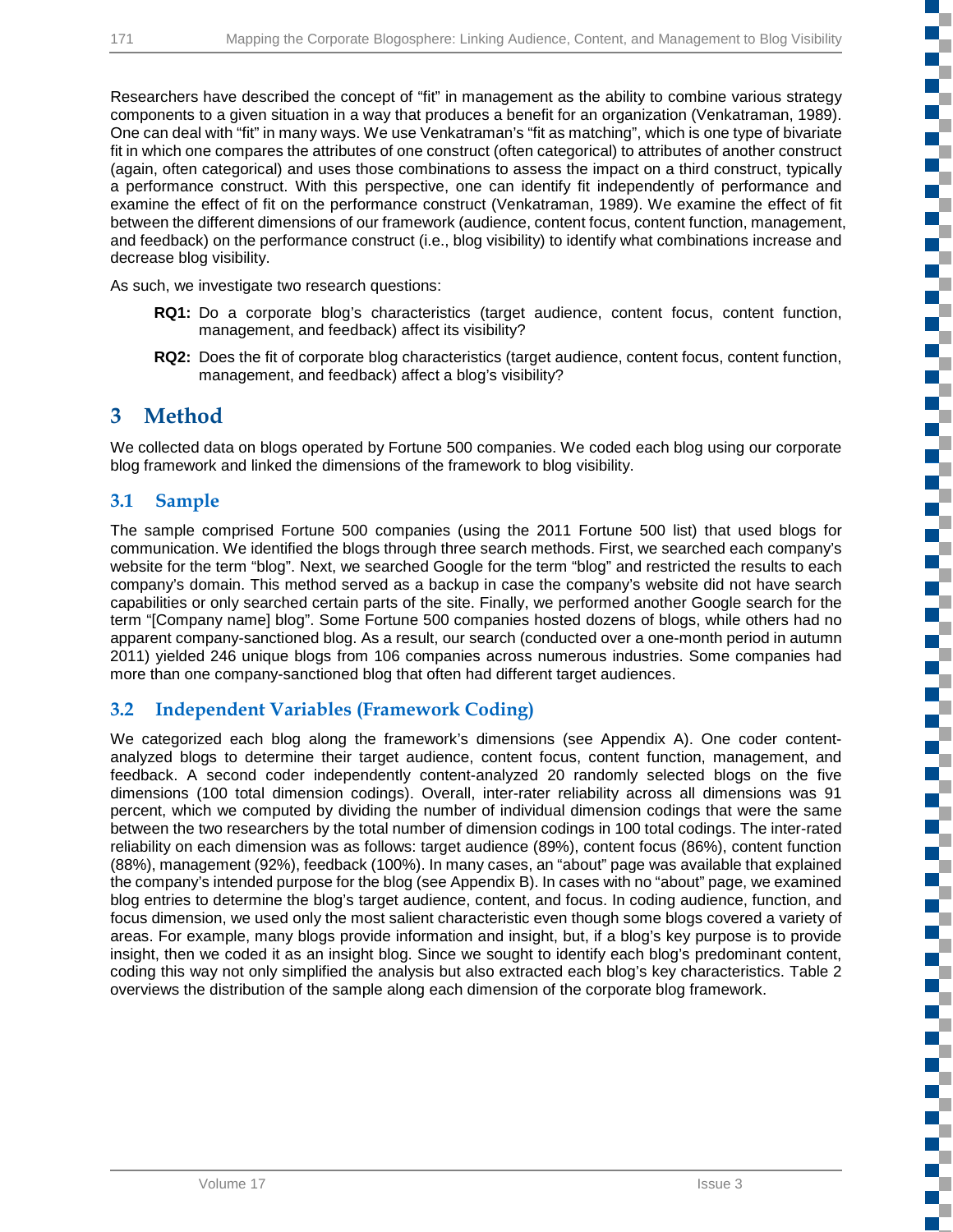| <b>Target audience</b>                                         | <b>Content focus</b> | <b>Content function</b> | <b>Management</b> | Feedback      |
|----------------------------------------------------------------|----------------------|-------------------------|-------------------|---------------|
| Customers (60%)                                                | Market (61%)         | Information (27%)       | Hierarchy (37%)   | Enabled (97%) |
| Communities (22%)                                              | Organization (23%)   | Insight(61%)            | Market (20%)      | Disabled (3%) |
| Partners (6%)                                                  | Product (13%)        | Mobilization (5%)       | Community (43%)   |               |
| Employees (9%)                                                 | Event $(2%)$         | Culture (5%)            |                   |               |
| Investors (1%)                                                 | Policy (0%)          | Entertainment (3%)      |                   |               |
| Political Groups (2%)                                          | Individual (1%)      |                         |                   |               |
| Governments (0%)                                               |                      |                         |                   |               |
| Unions $(0%)$                                                  |                      |                         |                   |               |
| Suppliers (0%)                                                 |                      |                         |                   |               |
| Note: The percentages may total more than 100% due to rounding |                      |                         |                   |               |

|  |  | <b>Table 2. Distribution of Sample along Framework Dimensions</b> |
|--|--|-------------------------------------------------------------------|
|--|--|-------------------------------------------------------------------|

#### **3.3 Dependent Variable**

We used the number of inlinks pointing to the blog from an external domain as a measure of blog visibility (Vaughan & Wu, 2004). One typically obtains inlink measures from commercial search engines, but this technique has some issues: different search engines index different websites, and the Web itself is constantly changing, so the number of inlinks reported by one search engine today may differ from the number reported by a different search engine next week (Vaughan & Wu, 2004). Other papers on blogs, however, have used inlinks, and they appear to be the best proxy for our analysis (Pant & Srinivasan, 2010). Therefore, we used Google inlinks as the dependent variable for our analysis. We collected the inlink data during the middle of our data collection.

### **3.4 Control Variables**

We included two control variables in our analysis: revenue and a dummy variable indicating whether the blog was part of the IT industry. We used revenue as a control variable because blogs affiliated with larger companies may have more inlinks simply due to the increased size of their stakeholder groups and/or the visibility of the company as a whole (Brecht et al., 2010). Previous IS studies have used revenue to control for firm size (see Li & Richard Ye, 1999; Raymond, 1985). In addition, the companies in the sample represent numerous different industries, and past research has shown that industry can influence corporate blogging (Liu & Ji, 2010). Companies in IT-related industries and their stakeholders would likely be more familiar with blogs than companies and stakeholders in non-IT-related industries. Due to the wide range of industries in the sample, we needed to condense them into a smaller, more analytically useful set of categories. To do so, we used the Global Industry Classification Standard (GICS) codes associated with each company. These codes describe each company's sector and industry. We coded companies in the GICS information technology sector (code number 45) as "IT companies". We coded all others as "non-IT companies". Approximately 42 percent of the companies in our sample were IT companies.

### **3.5 Data Analysis**

Normality tests indicated significant skewness in the Google inlinks measure. Skewness is common in variables containing counts, such as the number of inlinks to a blog. Regression models assume the dependent variable can range from -∞ to +∞; however, this assumption is violated in count data because values are positive integers (Ramaswamy, Anderson, & DeSarbo, 1994). As sample sizes become larger, count variables have a tendency to become normally distributed (Long, 1997), but this was not the case for our Google inlinks data; it remained highly skewed.

Regression models specifically suited for highly skewed count data have evolved over the past several decades. We used generalized linear models for our analysis (McCullagh & Nelder, 1989). One should not confuse generalized linear models should with its far more commonly used cousin called general linear models, which assumes a normally distributed dependent variable. Generalized linear models extend general linear models to the analysis of data that have a non-normally distributed dependent variable, such as the count data in our study.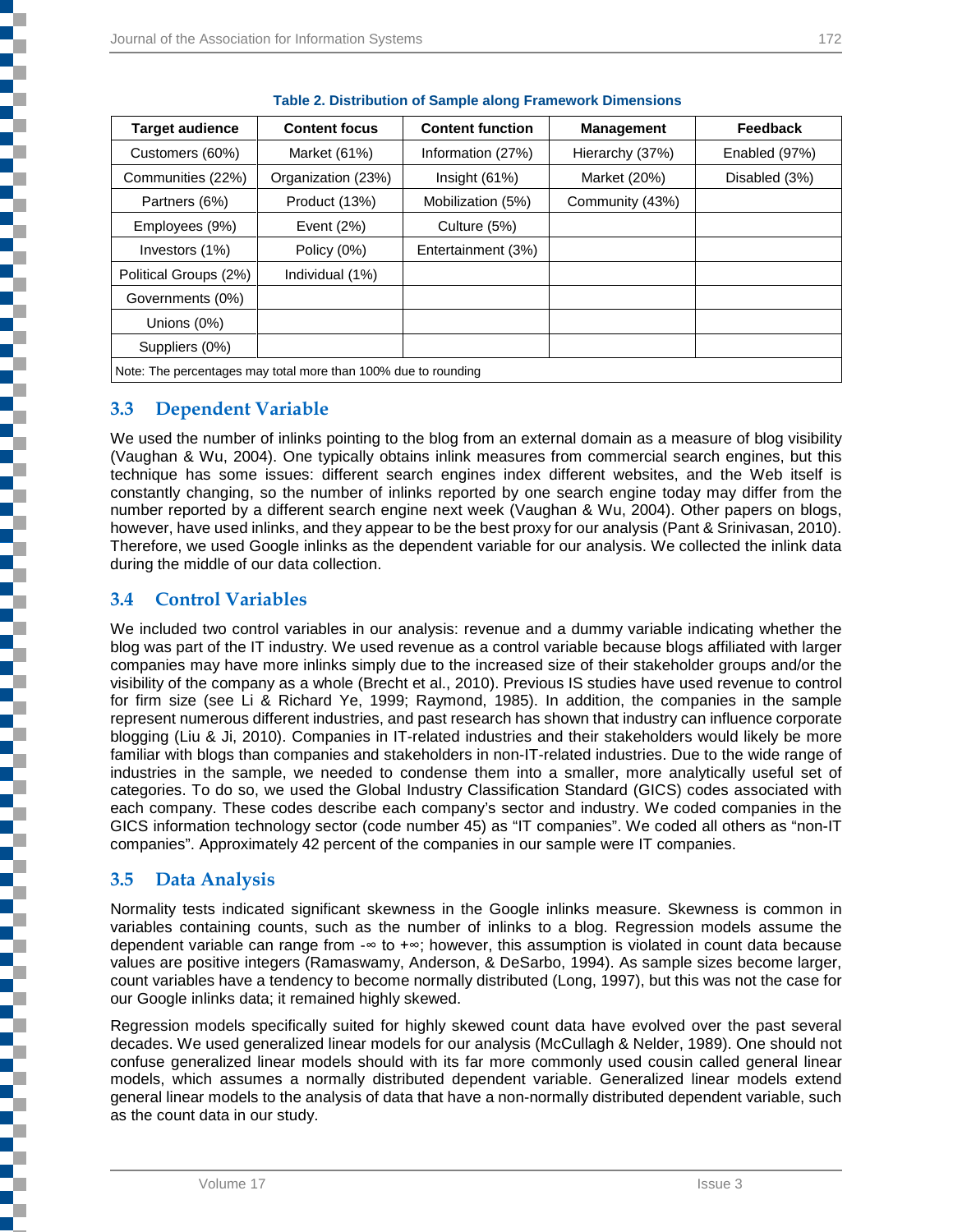We used the SPSS generalized linear models module with a negative binomial distribution and a log link function, which researchers widely use for count data. In cases where dispersion of the count data exceeds the mean as it did in our case, the negative binomial model provides a good approximation because it includes a dispersion parameter in the model (Long, 1997). The Lagrange multiplier test of dispersion was significant  $((1) = 384.09, p < 0.001)$ , which indicates the negative binomial ancillary dispersion parameter was not equal to one, so we had SPSS estimate it ( $\beta$  = 3.812).

## **4 Results**

## **4.1 Descriptive Analysis**

We began with a general descriptive analysis of the data before moving to a statistical analysis. Figure 1 shows the number of blogs in our sample that targeted the different audience categories. As the figure shows, most corporate blogs targeted customers (60.16%), followed by communities (21.95%), potential employees (8.54%), and partners (6.10%). Few corporate blogs targeted investors (1.22%) or political groups (2.03%). Thus, at this stage, we conclude that corporate blogs primarily focus on consumers, presumably to market products/services to them (see Aaserud, 2006).



**Figure 1. Number of Blogs in Our Sample by Audience**

Figures 2 to 5 provide cross-tabulations of audience with content function, content focus, management, and feedback. The patterns in these figures suggest that corporations may be trying to find fit between content, management, and feedback with the blog audience because we found different numbers of blogs for each combination. For function, the cross-tabulations show that, when they targeted customers, corporations most often designed blogs to provide insight and information but seldom deploy mobilization- or entertainment-oriented blogs for customers (Figure 2). In contrast, when they targeted communities, corporations most often designed blogs to provide insight, information, mobilization, and entertainment.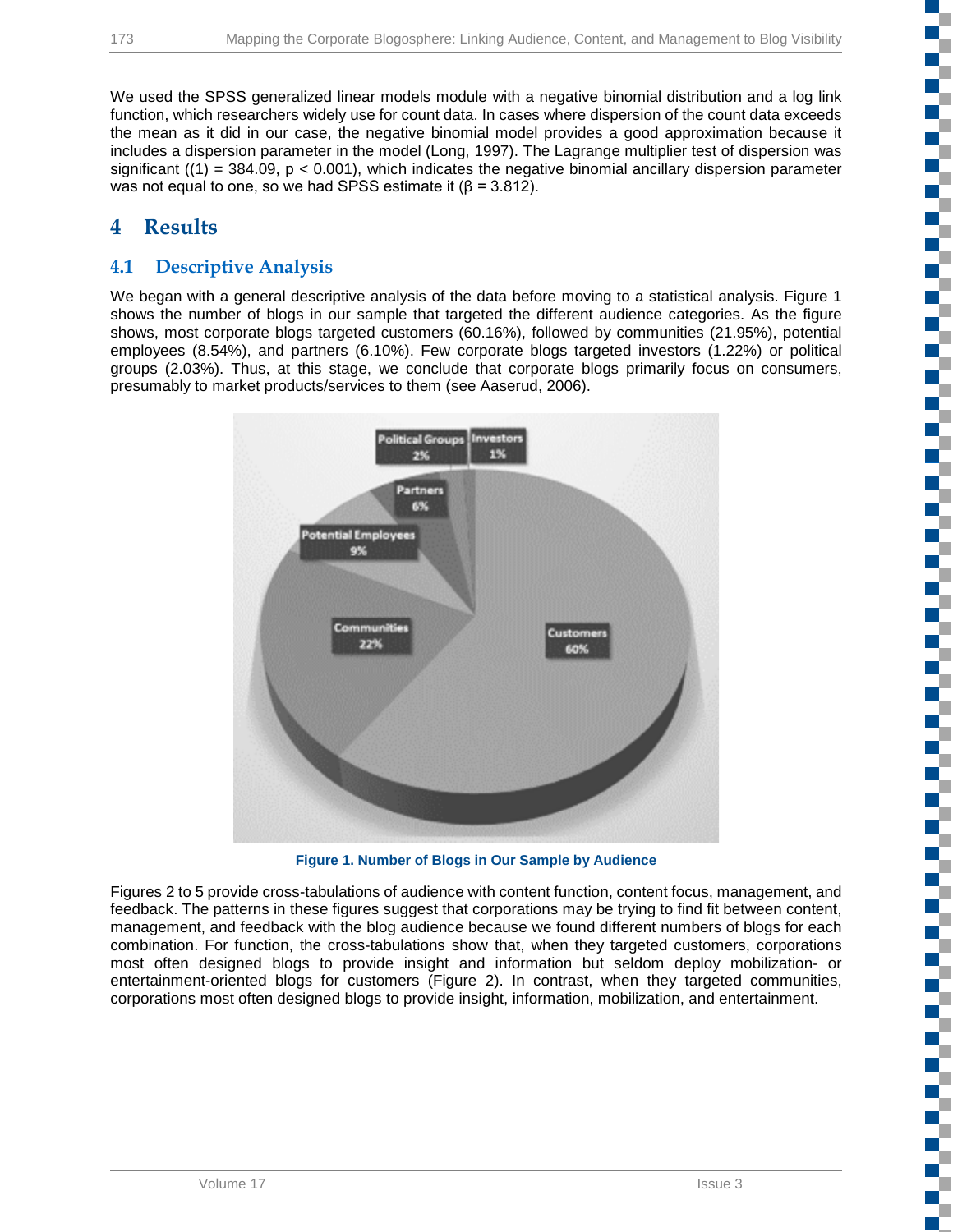

**Figure 2. Number of Blogs in Our Sample by Audience and Function**



**Figure 3. Number of Blogs in Our Sample by Audience and Focus**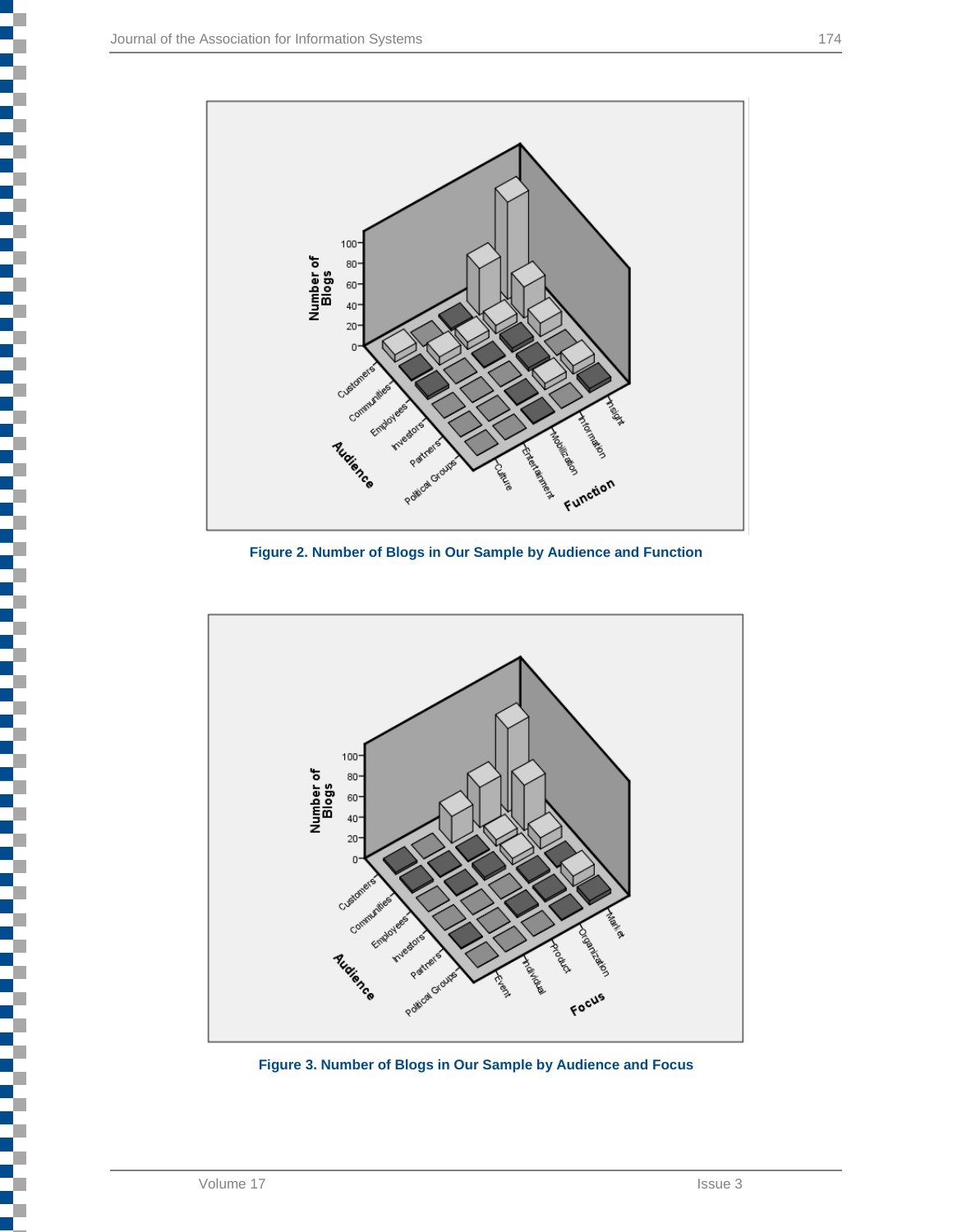$\mathcal{A}$ a pr  $\overline{\phantom{a}}$ 

H.

m.

a,

H.

г r

H.

c C Œ ٠



**Figure 4. Number of Blogs in Our Sample by Audience and Management**



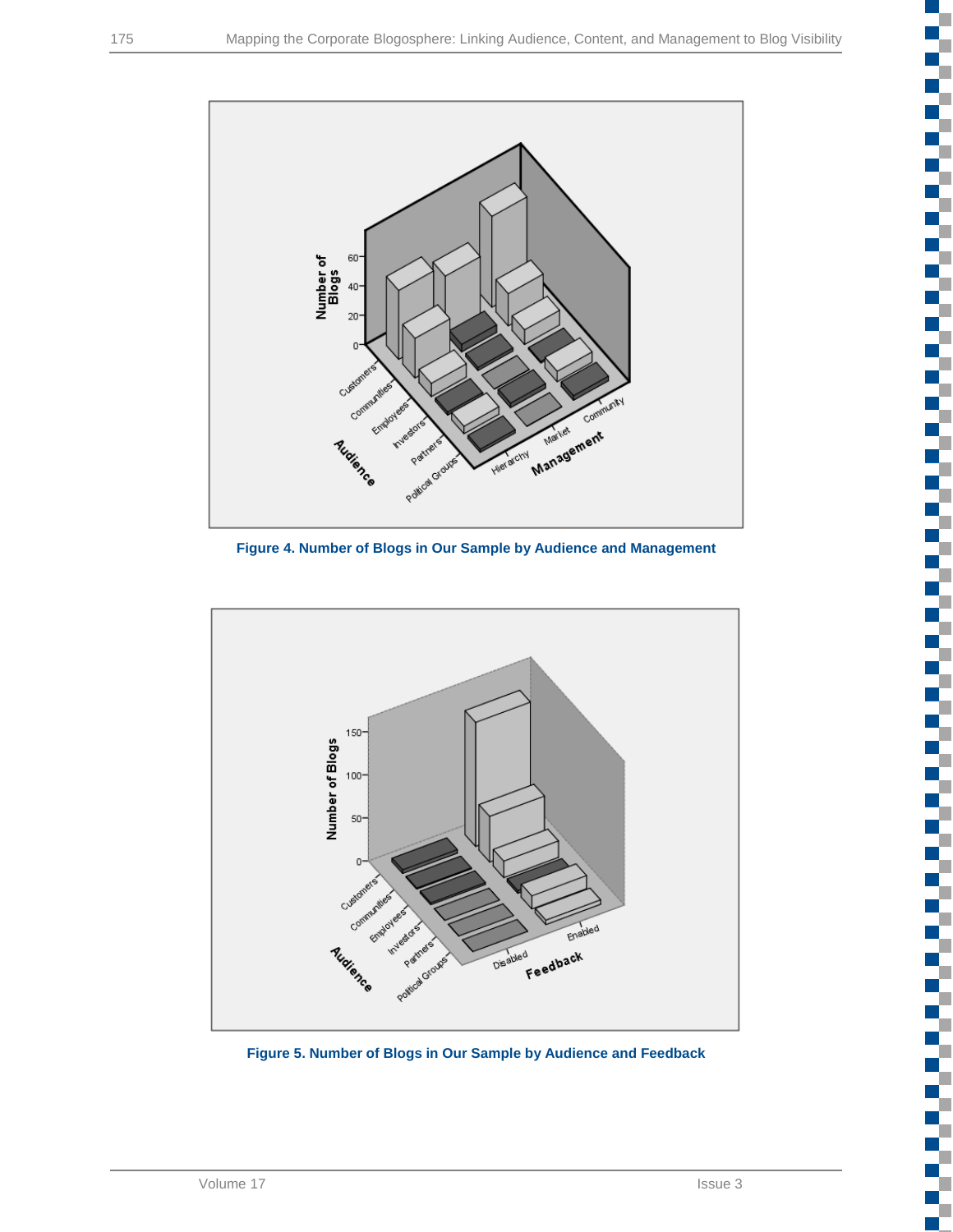For content focus, the cross-tabulations show that the corporations targeted customers with market, organization, and product blogs, not individual or event blogs (see Figure 3). Market and organization blogs were common for the other audiences as well, but not product blogs.

For blogs targeted at customers, corporations equally used hierarchy, market, or community management (see Figure 4). In contrast, blogs targeted at other audiences seldom used the market style of management.

Figure 5 shows that most corporations chose to enable feedback.

While these cross-tabulations indicate that corporations select different content focus, content function, management, and (perhaps) feedback for different target audiences, they do not indicate which pairings result in the highest visibility of the blogs. As such, we focus on this issue in Section 4.2.

### **4.2 Effects on Visibility**

į

j

j

**Contract of the contract of the contract** 

We began by comparing our full model against a model that contained only the two control variables to assess whether adding the variables in our blog framework provided a better fit. We did not want uncharacteristic blogs to influence our analyses, so we removed categories that had less than five blogs from the analysis. We removed the investors category of the audience factor, which had only three blogs, and the individual category of content focus, which had two blogs. The final sample comprised 241 blogs.

The omnibus test comparing the full model to the controls-only model was significant ( $(42) = 1,369.56$ , p < 0.001), which indicates a better fit for the full model (see Table 3). All measures of fit (deviance, log likelihood, AIC, BIC, and CAIC) were significantly better for the full model (see Table 3). Generalized linear modeling does not provide an R2 measure, but it is possible to calculate a pseudo R2 based on inverse of the log likelihood ratios of the full model to a baseline model. Our full model had a pseudo R2 of 56 percent.

Table 3 provides the results for the full model. We found significant main effects for audience  $((4) = 23.54,$ p <.001) but not for content focus ((4) = 2.36, p = 0.670), content function ((4) = 1.38, p = 0.848), management ((4) = 1.52, p = 0.469), or feedback ((1) = 3.55, p < 060). We found significant interactions between audience and content focus ( $(6) = 20.79$ ,  $p = 0.002$ ), audience and content function ( $(6) = 15.94$ ,  $p = 0.014$ ), audience and management ((7) = 28.49, p < 0.001), but none for audience and feedback ((1) = 0.208  $p = 0.649$ ). We also found a significant interaction between content focus and management ((4) = 11.38,  $p = 0.023$ ). There was insufficient variability in feedback to provide enough data to test for interactions between feedback and focus, function, and management—only 3 percent of blogs had feedback disabled, so we did not have enough blogs to test for interactions on these dimensions.

Therefore, we conclude that, when it comes to visibility, audience matters. The audience with the highest visibility was customers, followed by communities and partners. Second, it is important to fit content function, content focus, and management to the different audiences; different audiences prefer different focus, function, and management, so visibility depends on picking the right combination. Finally, we found an interaction between content focus and management, which suggests that management style should follow the type of content offered to the audience. We need to further examine the significant interactions to understand where the differences lie and what combinations lead to the greatest visibility.

Figure 6 shows the estimated marginal means of visibility for the audience and content focus interaction. We can see the interaction effects when we compare which focus cells have the highest estimated marginal means in each audience. Blogs targeting customers had the highest visibility when they provided a market focus or a product focus rather than an organization, individual, or event focus. Blogs targeting communities had the highest visibility when they provided a product focus, followed distantly by a market focus. Blogs targeting employees had increased visibility when they focused on the market or products. Blogs targeting partners had increased visibility they focused on the market or events. Finally, blogs targeting political groups had a slight increase in visibility when they focused on the organization.

Figure 7 shows the estimated marginal means of visibility for the audience and content function interaction. Blogs targeting customers had the highest visibility when they provided information or mobilization rather than insight and culture. In contrast, blogs targeting communities and employees had the highest visibility when they provided insight. For partners, a mobilization function led to the greatest visibility. We found few differences between information and insight for blogs targeted at political groups.

Figure 8 shows the audience and management interactions. Blogs targeting customers or communities had the greatest visibility when managed by the hierarchy style. In contrast, blogs targeting employees had the greatest visibility when managed by the market style, and blogs targeting partners had the greatest visibility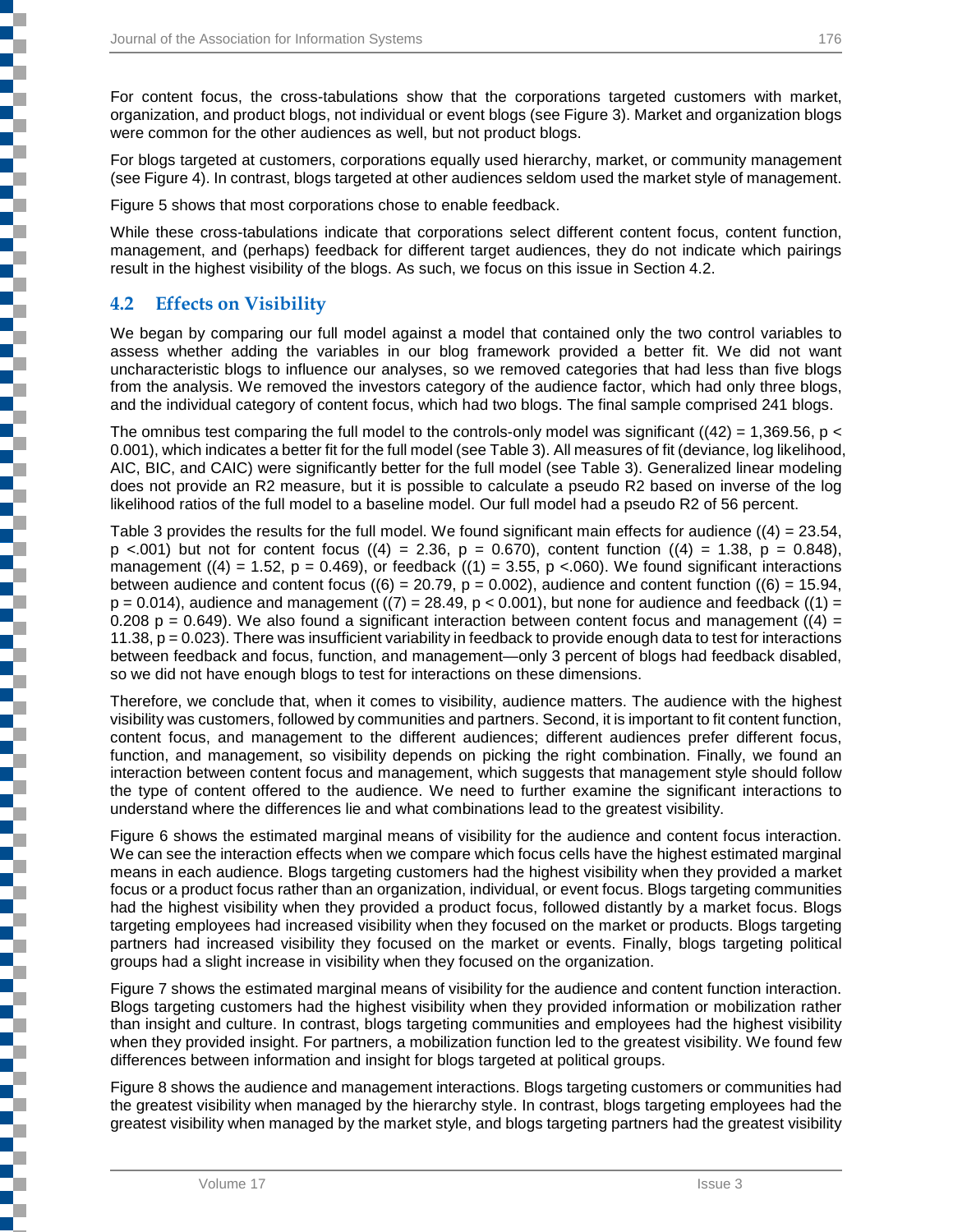when managed by the community style. We found few differences between community and hierarchy for blogs targeted at political groups.

Figure 9 shows the interaction between content focus and management. Blogs focusing on products had the greatest visibility when managed by the market management style, followed by the hierarchy style. Blogs focusing on the market had the greatest visibility when managed by a hierarchical management style; such blogs managed by a community and market management style had similar visibility levels. Blogs focusing on the organization had the greatest visibility when managed by a hierarchy style. Blogs focusing on individuals or events did not have an increased visibility in any management style.

|                                                                                                                                                    | <b>Controls-only model</b> |    | <b>Full model</b> |                      |                |         |
|----------------------------------------------------------------------------------------------------------------------------------------------------|----------------------------|----|-------------------|----------------------|----------------|---------|
|                                                                                                                                                    | $x^2$                      | df | p-value           | $x^2$                | df             | p-value |
| Intercept                                                                                                                                          | 773.75                     | 1  | < 0.001           | 54.81                | $\mathbf{1}$   | < 0.001 |
| Revenue                                                                                                                                            | 112.08                     | 98 | < 0.001           | 2.50                 | $\mathbf{1}$   | 0.114   |
| IT firm                                                                                                                                            | 592.17                     | 1  | < 0.001           | 1.74                 | 1              | 0.187   |
| Audience                                                                                                                                           |                            |    |                   | 23.54                | 4              | < 0.001 |
| Focus                                                                                                                                              |                            |    |                   | 2.36                 | 4              | 0.670   |
| Function                                                                                                                                           |                            |    |                   | 1.38                 | 4              | 0.848   |
| Management                                                                                                                                         |                            |    |                   | 1.52                 | $\overline{2}$ | 0.469   |
| Feedback                                                                                                                                           |                            |    |                   | 3.55                 | $\mathbf{1}$   | 0.060   |
| Audience x focus                                                                                                                                   |                            |    |                   | 20.79                | 6              | 0.002   |
| Audience x function                                                                                                                                |                            |    |                   | 15.94                | 6              | 0.014   |
| Audience x management                                                                                                                              |                            |    |                   | 28.49                | $\overline{7}$ | < 0.001 |
| Audience x feedback                                                                                                                                |                            |    |                   | 0.208                | 1              | 0.649   |
| Focus x function                                                                                                                                   |                            |    |                   | 3.23                 | 3              | 0.358   |
| Focus x management                                                                                                                                 |                            |    |                   | 11.38                | 4              | 0.023   |
| Focus x feedback                                                                                                                                   |                            |    |                   | $\cdot^*$            |                |         |
| Function x management                                                                                                                              |                            |    |                   | 5.93                 | 4              | 0.204   |
| Function x feedback                                                                                                                                |                            |    |                   | $\cdot^{\star}$      |                |         |
| Management x feedback                                                                                                                              |                            |    |                   | $\mathbf{L}^{\star}$ |                |         |
| Deviance                                                                                                                                           | 1,478.73                   |    |                   | 109.171              | 42             | < 0.001 |
| Df                                                                                                                                                 | 134                        |    |                   | 176                  |                |         |
| Value/df                                                                                                                                           | 11.04                      |    |                   | 1.68                 |                |         |
|                                                                                                                                                    |                            |    |                   |                      | 42             |         |
| Log likelihood                                                                                                                                     | $-2,862.89$                |    |                   | $-2,320.59$          |                | < 0.001 |
| <b>AIC</b>                                                                                                                                         | 5,939.78                   |    |                   | 4,781.19             | 42             | < 0.001 |
| <b>BIC</b>                                                                                                                                         | 6,312.66                   |    |                   | 5,026.56             | 42             | < 0.001 |
| CAIC                                                                                                                                               | 6,419.66                   |    |                   | 5,096.56             | 42             | < 0.001 |
| * Indicates an inability to compute an interaction due to the skewed nature of the feedback dimension<br>(only 3% of blogs had feedback disabled). |                            |    |                   |                      |                |         |

#### **Table 3. Negative Binomial Generalized Linear Model Results**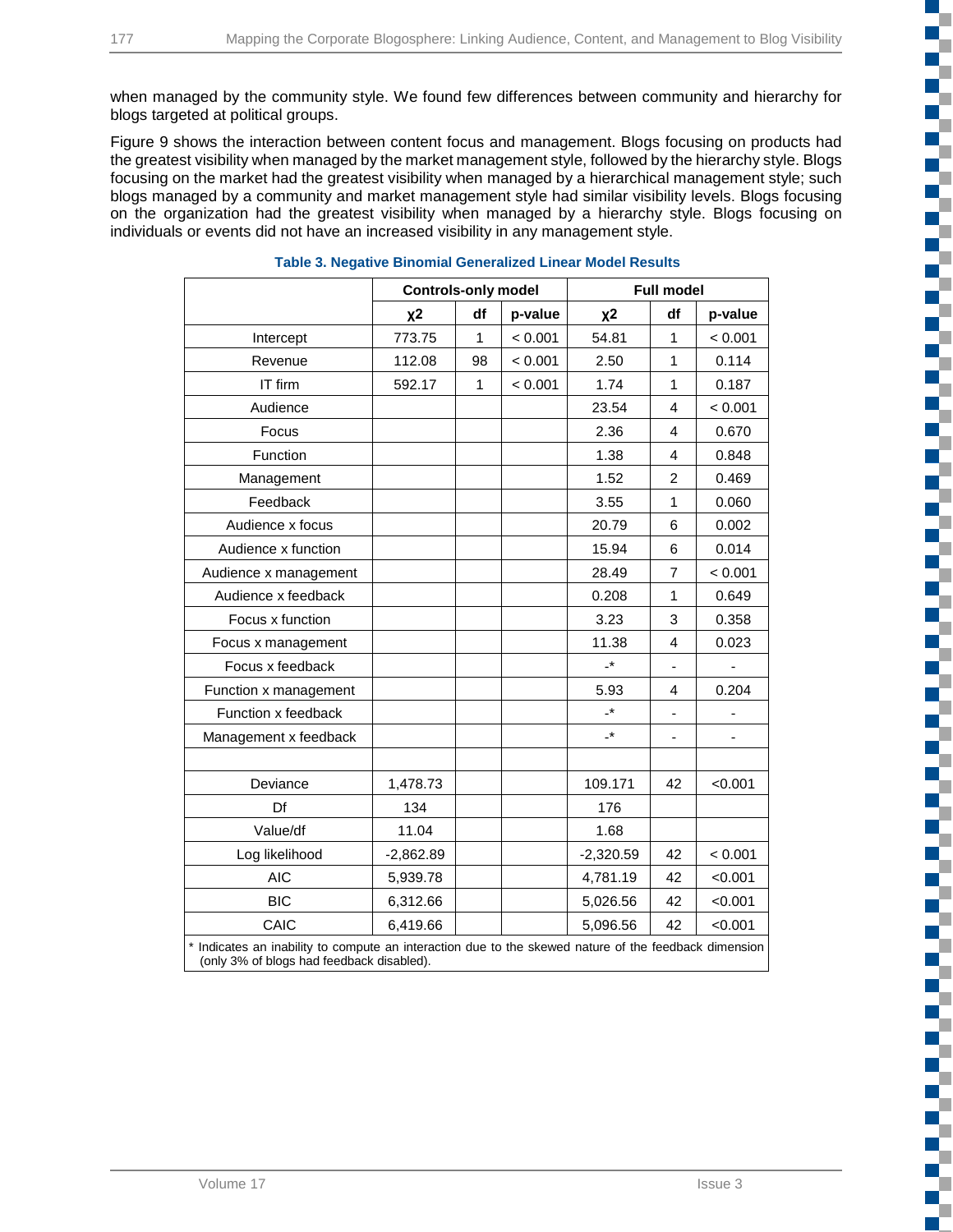

**Figure 6. Estimated Marginal Mean Visibility for Audience by Focus**



**Figure 7. Estimated Marginal Mean Visibility for Audience by Function**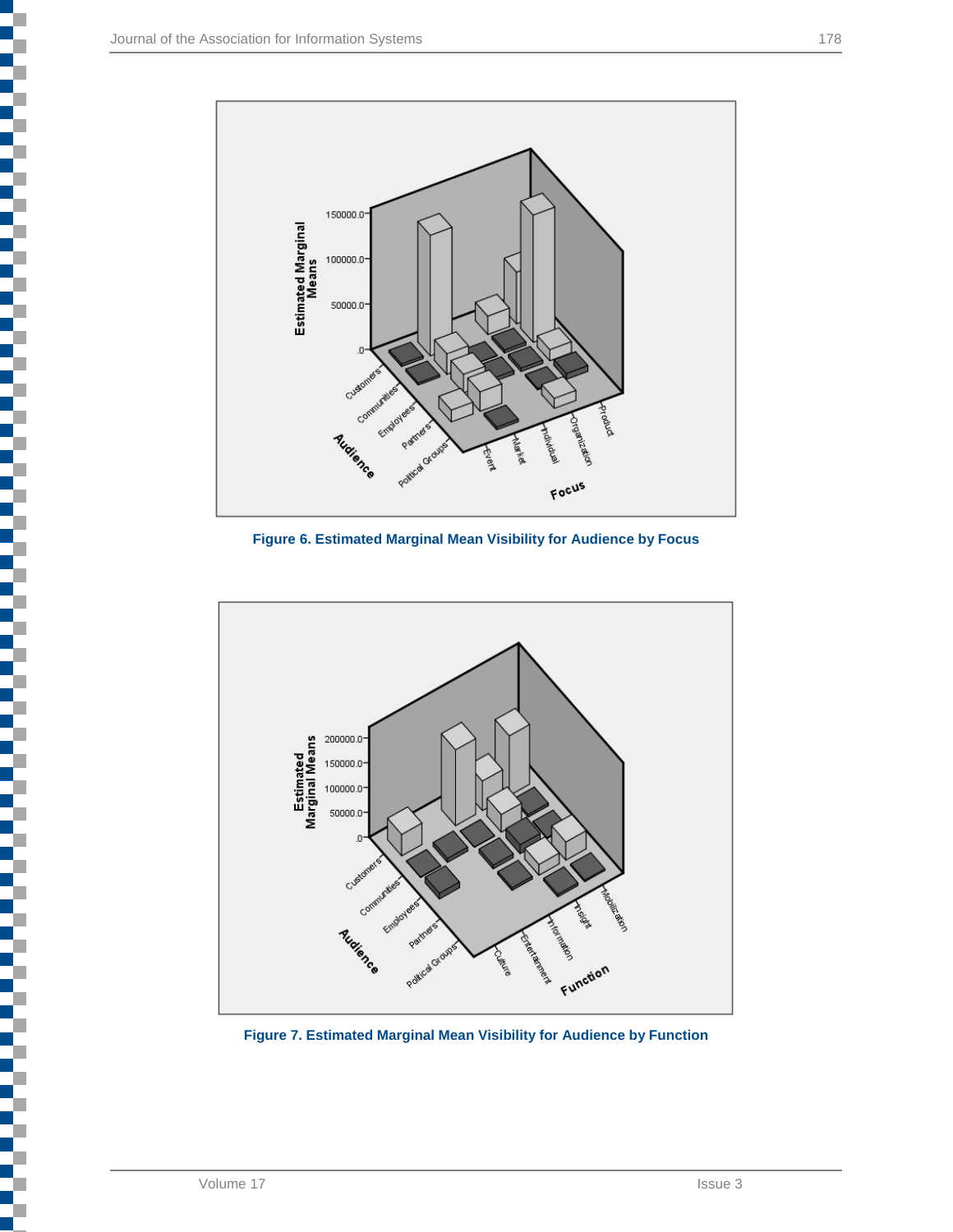

**Figure 8. Estimated Marginal Mean Visibility for Audience by Management**



**Figure 9. Estimated Marginal Mean Visibility for Focus by Management**

# **5 Discussion**

We began with two research questions focusing on whether a corporate blog's design could affect its visibility. Our results show that the target audience was directly associated with different levels of blog visibility (blogs targeting customers and communities have the greatest visibility). Perhaps more interesting is that fitting content focus, content function, and management to the target audience significantly affected visibility. This study has two important conclusions.

с T

a pro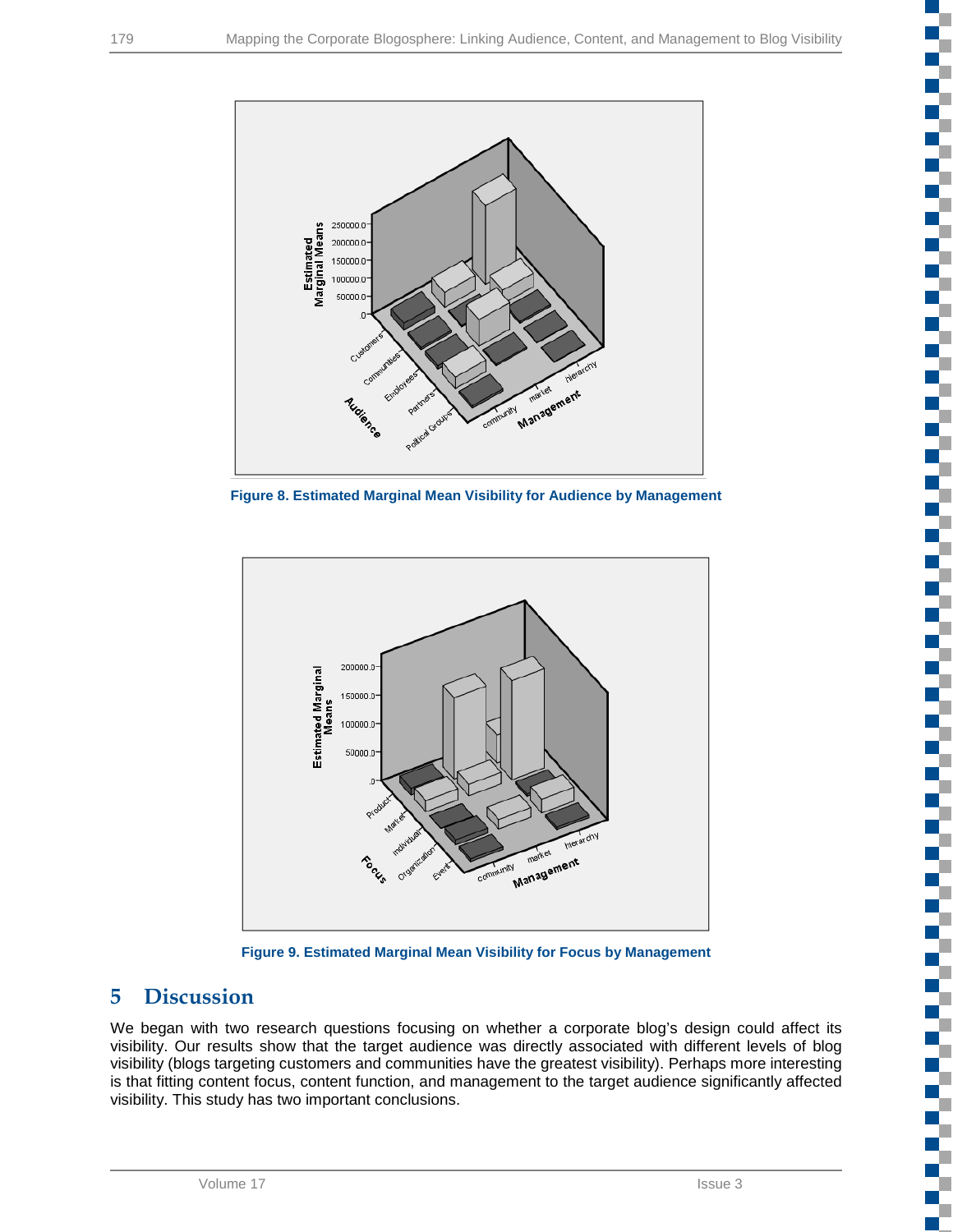First, we developed a framework (a type I theory as per Gregor (2006)) for analyzing corporate blogs. Our framework builds on the five theoretical cores of mass communication: audience, content, organization, management, and social structures (McQuail, 2010). The first step in most new research areas is to develop a framework to describe the phenomenon of interest and enable researchers to speak a common language (Gregor (2006). Gregor (2006) argues that a type I theory contributes to knowledge when it aids analysis, its categories are meaningful and intuitive, its rules for categorization are clear, and it misses no important categories. We applied this framework to analyze almost 250 blogs from the Fortune 500 and found it to be useful and effective in categorizing these blogs. Thus, we believe this framework contributes to the research on blogs by providing a useful initial type I theory for corporate blogs.

Second, we conducted an empirical study that linked the framework's elements to an important outcome (visibility) and, thus, created what Gregor (2006) would call a type III theory (i.e., one that enables empirical prediction without a deep understanding of the underlying theoretical mechanisms that link the elements of the framework to the outcome). Gregor argues that a type III theory contributes to knowledge when it identifies correlations between a phenomenon's elements and an outcome of interest. We believe that our analysis, which links the elements of our type I theory to one important outcome (visibility), also contributes to blog research. This analysis shows that it is important to fit a blog's content and management style to different target audiences.

#### **5.1 Fitting the Target Audience**

Fit refers to the ability to match strategy to the situation to produce benefits for the organization (Venkatraman, 1989). In our study, we found that fitting blog content and management to specific target audiences led to increased blog visibility.

We view blogs as communication channels between a firm and its stakeholders. We found that blogs targeting customers were the most common in our sample of Fortune 500 firms and also had the highest visibility. However, corporations have many stakeholders other than their customers, which is why we found blogs targeted at communities, potential employees, investors, partners, and political groups. Different stakeholders have different interests (Clarke, 1997; Woodward, Edwards, & Birkin, 2005), which is why it is important that there is "fit" between the target audience and blog content (function and focus) and management.

Woodward et al. (2005) and Clarke (1997) describe the nature of each stakeholder's relationship with a company and how that relationship affects the stakeholders' interests. In Sections 5.1.1 to 5.1.5, we examine each major target audience in our sample and discuss how their interests might explain the patterns of marginal means found in our results. We begin with customers because they were the largest audience in our sample.

#### **5.1.1 Customers**

j

j

**Contract of the contract of the contract** 

Blogs targeting customers had the greatest visibility when they provided information and mobilization (rather than insight or culture), focused on the market and products (rather than the organization itself, individuals, or events), and were managed hierarchically (rather than via a market or community). Customers expect the company to provide information about the quality and value of its products (Clarke, 1997), so it is not surprising that product information was associated with high visibility. One example of such a blog is Walmart's "Check Out" blog, which provides information on new products and sales offered by the retailer. Interestingly, blogs providing insight (i.e., interpretation, explanation, and opinion that goes beyond information) (McQuail, 2010) which requires more effort to produce than the basic information on which insight is built, were not as visible. We speculate that customers may perceive insight-oriented blogs as providing "spin" and, thus, prefer information.

The second most visible function was mobilization, which refers to using media to promote societal objectives, including political and commercial propaganda, such as social activism and rallying support for societal causes (McQuail, 2010). Likewise, a focus on the market, not the company itself, led to higher visibility. Corporations have begun to embrace social responsibility to improve their reputation with consumers (Porter & Kramer, 2002). An example is ExxonMobil's "Perspectives" blog, which focuses on energy challenges. Sample posts include one about lessons from Earth Day and a discussion of where U.S. Government energy subsidies go. Our analysis would suggest this strategy is working because it led to high visibility blogs.

The hierarchy management structure led to higher visibility for customer-oriented blogs, Dennis and Vessey (2005) highlight the "authority-based" and "purposefully created" knowledge that is typical of hierarchy management (p. 404). This deliberate and strategic approach to customer blogs may be more effective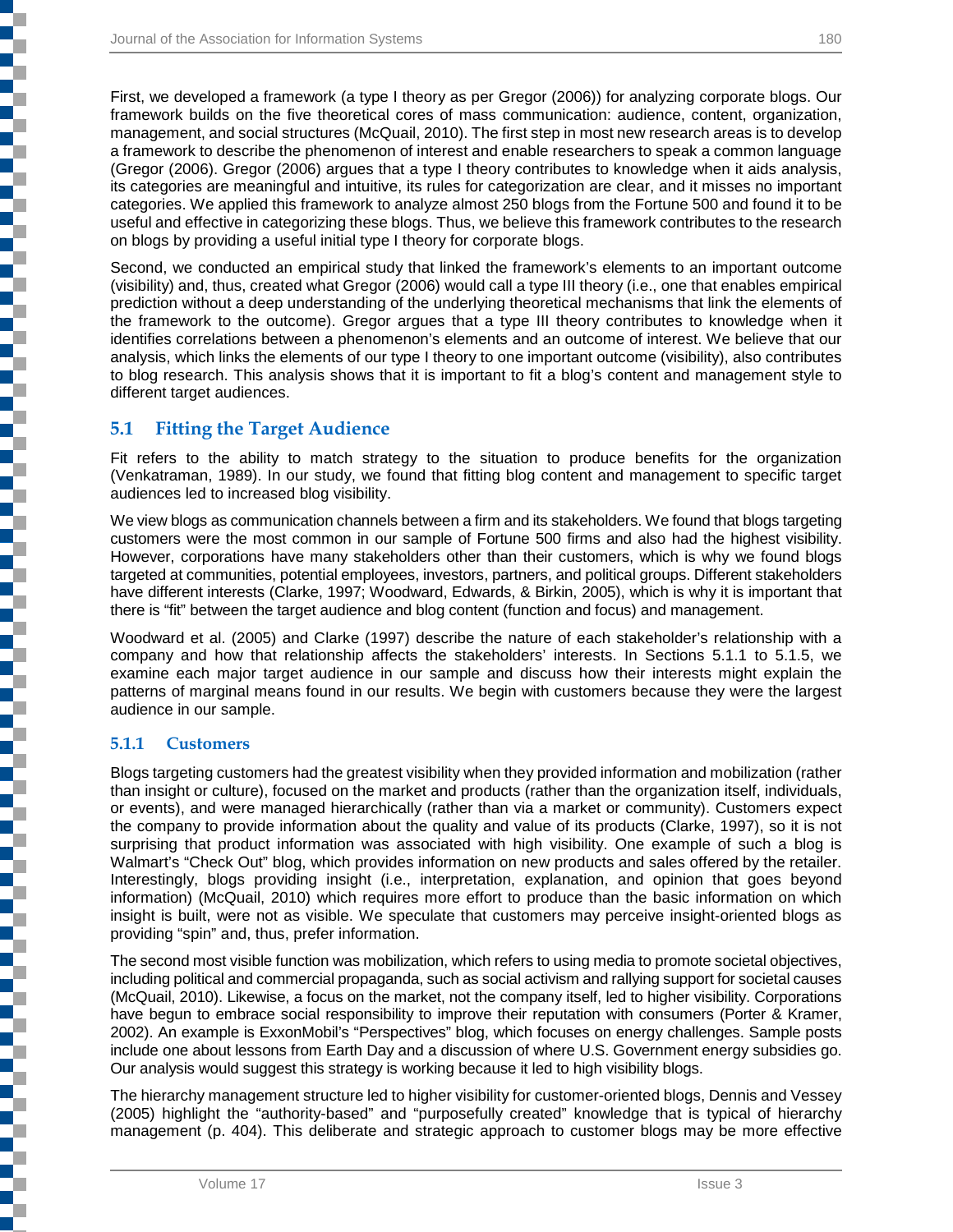given the typically larger target population of customer-focused blogs than blogs targeted at other stakeholders. Market management (and, to a lesser extent, community management) tends to generate more disjointed content because multiple authors contribute to it independently. Thus, the audience often needs to integrate and validate that content, which may be of less interest to customers who often do not have a deep relationship with the firm. In many cases, the author of a hierarchy-managed blog serves as the official voice and face of a company, so postings are coordinated. For example, CEO Bill Marriott of Marriott International shares information about his company in the "Marriott on the Move" blog (Marriott 2009). The blog includes his picture and signature.

Table 4 summarizes our recommendations for practice. If we contrast these recommendations with the actual design of blogs in our sample, we see an interesting pattern. The majority of customer-targeted blogs in our sample focused on the market (and the organization second), provided insight (and information second), and were fairly evenly distributed among management styles (community, hierarchy, market). Thus, there is some overlap between our recommendations and current practice in the Fortune 500, but this comparison suggests that companies are missing an opportunity to increase visibility; they should switch to providing information about products and mobilization about market issues and change to a hierarchical management style. By shifting in these ways, our results suggest they could increase visibility.

| <b>Target audience</b> | <b>Blog content and operations</b>                                                           |
|------------------------|----------------------------------------------------------------------------------------------|
| Customer               | Information and mobilization, focused on the market and products, managed hierarchically     |
| Communities            | Insight about products, managed hierarchically                                               |
|                        | Potential employees   Insight and culture about the market and products, managed by a market |
| <b>Partners</b>        | Mobilization and insight about the market and events, managed by a community                 |

#### **Table 4. Recommendations for Practice**

#### **5.1.2 Communities**

Communities were the second-largest target audience group in our sample. Community is a broad category that includes anyone who might not have a direct interest in the company but is impacted by it. Community often includes local residents living near a company but can also refer to society in general (Dunham et al., 2006; Greenwood, 2001). This audience does not necessarily have the same interests as customers, and it tends to be more interested in safety and how the firm contributes to the community (Clarke, 1997). Thus, a blog for communities should be different from one targeted at customers.

Our results show that blogs providing insight about products and managed hierarchically had the greatest visibility for this target audience. This finding may be due to the interest—or lack thereof—that the community has in a company. Understanding what is behind the public information (i.e., insight) delivered by a single authoritative voice (i.e., hierarchical management) is important.

Likewise, blogs for the community providing entertainment unsurprisingly led to higher visibility than those providing information and culture; communities are less interested in culture. One entertainment example is the United Parcel Service (UPS) "UPS Racing" blog, which provide entertainment content on the UPSsponsored NASCAR team. It was one of the most visible blogs in our data set. Interestingly, UPS has discontinued sponsorship of the NASCAR team, so the blog is no longer available. In contrast, the FedEx blog that provides organization culture content (e.g., "Celebrating Dr. King's Life and Teachings with Food & Friends", which highlights how FedEx employees contributed a day of service, and "FedEx Named Among Fortune Magazine's 2013 Best Places to Work For") had about 50 times less visibility.

Table 4 provides our recommendations for blog content and operation designed for communities: insight about products from a single hierarchical voice. Once again, this combination is only a partial match to what the majority of Fortune 500 companies were doing when we analyzed the blogs. The majority of communitytargeted blogs provided insight about the market and were managed equally by a hierarchy or a community. Thus, we believe corporations have an opportunity to improve the visibility of their blogs targeted at communities by shifting their focus to products and managing them by hierarchies.

### **5.1.3 Potential Employees**

Employees constituted another target audience for blogs in our sample. Since most blogs targeting current employees are internal and private, we could not include them in our data. Thus, we focused on the small Ű.

۳ ď,

E.

ď,

ď.

ď.

n. C, FĒ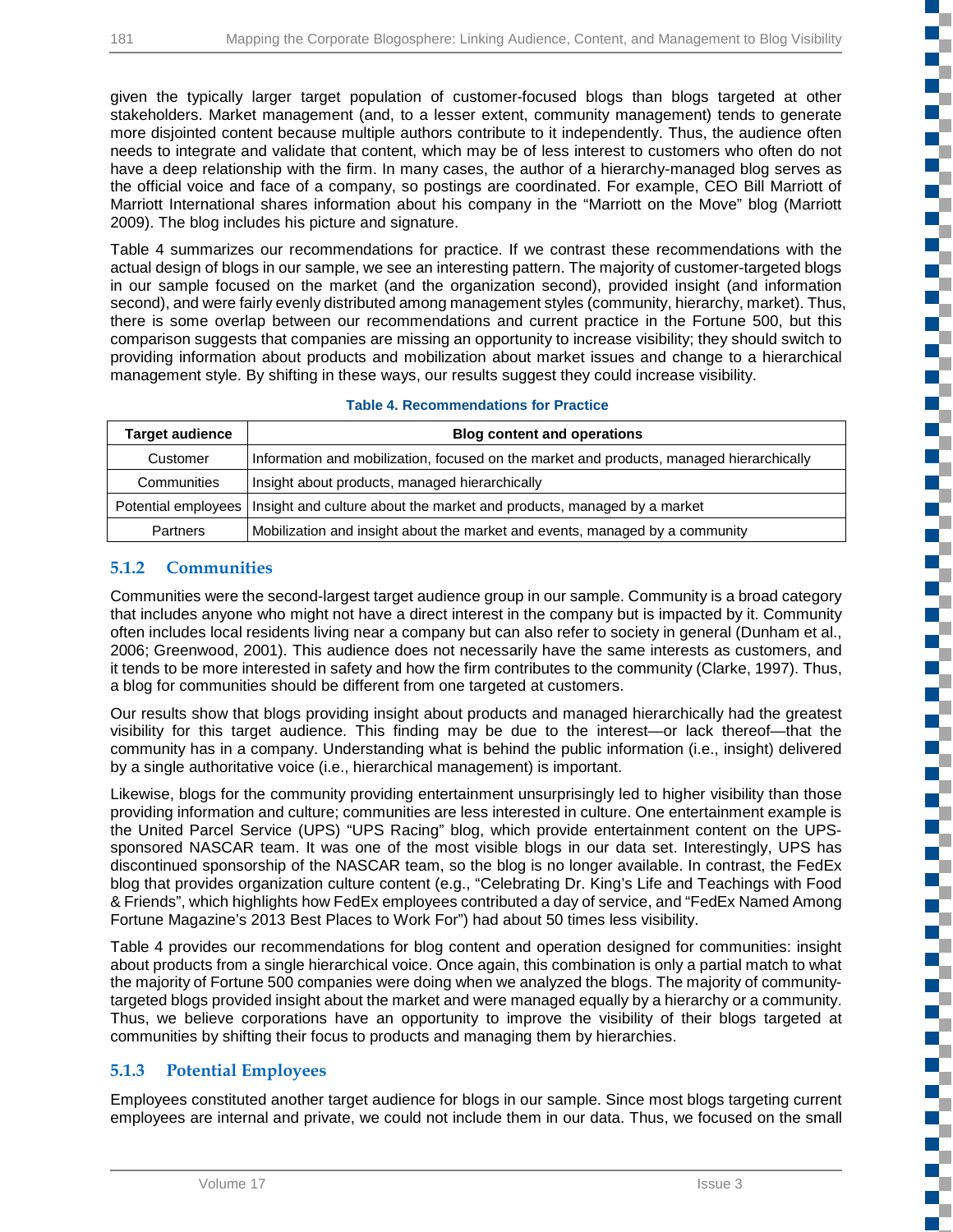number of public blogs that targeted potential employees. Our results show that blogs providing insight and culture about the market and products managed by a market led to the greatest visibility. Current and potential employees are concerned with compensation, work conditions, and organizational culture (Clarke, 1997; Woodward et al., 2005). Thus, potential employees unsurprisingly found insight beyond formal information and views of organizational culture to be valuable. Interestingly, the highest visibility was not linked to a focus on the organization itself but rather to a focus on the company's products and the market as a whole. Market management structures allow for a broad range of perspectives (Dennis & Vessey, 2005), which can be quite useful for potential employees seeking insight and culture about a firm. Thus, potential employees saw the wide range of voices with their different viewpoints as more valuable than the more controlled community or a single corporate voice from their hierarchy. An example of this is IBM's "Social Business Insights" blog, which described itself as "News and thoughts on becoming a business that is engaged, transparent, and nimble. Join us in cultivating a spirit of collaboration and community.". Recent posts when we analyzed the blog included "Fifth consecutive year: IBM named leader in social software by IDC", "Social business jobs", and "The product development benefits of social business".

Table 4 provides our recommendations: insight and culture about the market and products from a plethora of voices (market management). Once again, this combination is only a partial match to what the majority of Fortune 500 companies were doing when we analyzed the blogs. The majority of community-targeted blogs provide insight about the market and the organization, managed equally likely by a hierarchy or a community.

#### **5.1.4 Partners**

j

j

į

Industry partners are customer-facing firms, such as value-added resellers and software developers (supply-chain partners such as manufacturers are a different audience). Blogs targeted at this audience had the greatest visibility when they provided mobilization and insight about the market and events and were managed by a community. Partners want insight that goes beyond simple product information that is widely available through other channels, so a blog that provides insight about products and the broader market is more valuable. We speculate that partners are aware that such knowledge does not always exist hierarchically and that, sometimes, insight from outside the official hierarchy is valuable, especially when it comes to problem resolution. Thus, a community of different voices leads to greater visibility.

For example, a community manages the "AMD Developer Central" blog, which provides insight content about "tools, technologies, best practices, and expert guidance to optimize…performance on AMD platforms" (AMD Developer Central Blog, n.d.). Sample posts include "Bolt: GPU acceleration for your C++ application", which describes a new template library, and "More options for accelerating compute on AMD platforms", which explains how to use the software developer toolkit for heterogeneous computing.

Once again, contrasting our recommendations in Table 4 with current practice shows an interesting pattern. The most common types of blogs that target partners provided information and insight about the market and were managed by communities and hierarchically.

#### **5.1.5 Other Audiences**

The available data limits our sample. Unfortunately, we found too few blogs to draw strong conclusions about blogs targeting political groups. The analysis suggests that these blogs might best provide insight about the organization managed by a community because these stakeholders seek knowledge beyond simple public information and understand that decisions (even those made hierarchically) often reflect a diversity of views from in the firm. In contrast, most blogs targeting political groups provide insight about the market managed by communities or hierarchically.

Likewise, our sample had too few blogs targeting investors, suppliers, unions, governments, and political groups to include them in our analysis. Because investors are primarily interested in profitability, dividends, and share price (Clarke, 1997; Woodward et al., 2005), insight about the organization itself, managed hierarchically due to legal issues, might be appropriate. Suppliers and unions are most interested in the stability and security of their relationship with the firm (Clarke, 1997; Woodward et al., 2005), so a focus on the organization would seem appropriate. Governments are primarily interested in compliance with laws, jobs, and competitiveness (Clarke, 1997; Woodward et al., 2005), all of which are broad market-wide issues, so a focus on the market would seem appropriate.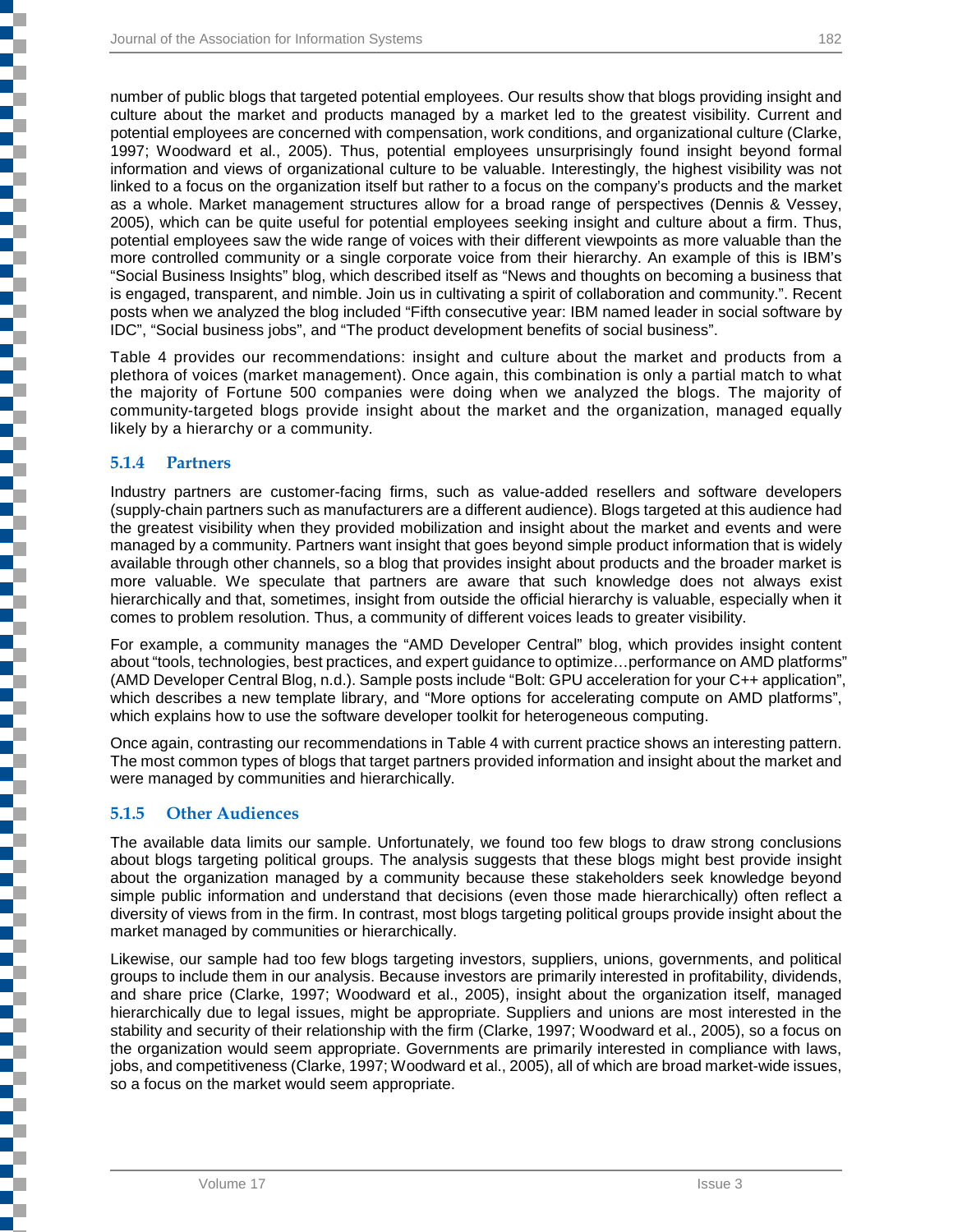f. ď.

Œ c ď,

 $\mathbb{R}^n$ Œ

n.

 $\mathbb{R}^n$ 

₹

ď,

a. Ű. T

## **5.2 Implications for Research**

Our research has several implications for research based on our framework and empirical results. First, blogs are not limited to individuals—companies can strategically use them as tools for communicating with stakeholders. This fact alone raises new questions about the organizational use of blogs. Most of past research has focused on individual blogs, not corporate blogs. How much of this research will generalize to corporate blogs? There are fundamental differences between the two, so not all past research may generalize. For example, who owns the blogs and their content? Given the personal nature of blogs, many authors feel a sense of ownership over their blogs. Authors may also expect the freedom to post whatever content they want. Ultimately, though, blogs as a corporate communication tool have to fulfill their intended purpose. How should one integrate these blogs into an overall communication strategy?

Second, this paper makes theoretical contribution to the literature by developing a corporate blog framework (Type I theory: Gregor, 2006), which serves as a tool for analyzing and describing different types of corporate blogs. While individuals have traditionally used blogs, companies have begun using them as vehicles for communication. The corporate use of blogs leads to potentially unique characteristics compared to the individual use of blogs in terms of audience, content (function and focus), and operations (management and feedback). Our framework provides a structure for thinking about whom these corporate blogs can target, what the focus of the content should be, what function that content should serve, how one should manage the blog, and whether it should enable feedback.

Researchers can use this framework to help describe and categorize the blogs they study to better understand the nature of the blogs in their research. It can provide a language and analysis tool to help them differentiate among the blogs they study. It should also be helpful in better analyzing how blogs and their underlying characteristics relate to the various constructs of their research—not just visibility, but whatever the topic of study.

This framework should also provide a language and analysis framework for comparing research across studies. When researchers examine any phenomenon, they should have a tool for explaining what they are studying so that other researchers who are also studying the phenomenon can compare and contrast their findings. We believe that our framework provides a useful tool for describing key elements of the blogs under study and enabling researchers to quickly identify commonalities and differences so that it becomes easier to understand how differences in findings can be attributed to differences in the nature of blogs studied.

We hope other researchers will not only adopt and use our framework but also—and most importantly revise the framework as they study corporate blogging. While we believe the framework is useful, there is always room for future research to elaborate and extend it. One possible way to expand this framework is to revisit McQuail's (2010) four theoretical cores: audience, content, organization, and social structures. While our research provides a framework using these cores, there is still room for development and future research. Our findings indicate focus on fit between dimensions of our coding framework. However, more research could focus on identifying other dimensions in organizations and social structures and how these dimensions may influence blog visibility.

Third, we make a second theoretical contribution to the literature by providing empirical evidence showing how the elements in this framework are linked to an important outcome (visibility)—what Gregor (2006) would call a predictive theory (type III). The results of our analysis provide predictions for which types of blog content and operations should lead to the greatest visibility for different target audiences. The results, as Table 4 summarizes, show that different content and different styles of operations best serve different audiences. We need more research on the relationship between blog characteristics and visibility to better understand how and why the patterns in our results exist. What are the theoretical mechanisms by which these characteristics interact to increase or decrease visibility? For example, why do market-focused blogs lead to greater visibility among customers and product-focused blogs among communities and not the reverse? The answers to such questions will lead to explanatory theory (type IV theory), which will more fully explain how and why different types of blogs promote greater visibility for different audiences.

Fourth, our results show that generalizing the findings from research on individual blogs to corporate blogs may or may not be appropriate. One standard social structure of individual blogs is their feedback, the ability for readers to post comments that become part of the discussion (Carr, 2006; Delio, 2005). Most blogs in our sample (97%) enabled feedback, yet we found no significant increase in visibility with feedback enabled; however, the p-value approached significance (.060), so we do not feel comfortable stating conclusively that feedback did not affect visibility. Feedback is typically an important component key to blog success, yet it may add complexity for the reader and let voices other than corporate management speak. If the feedback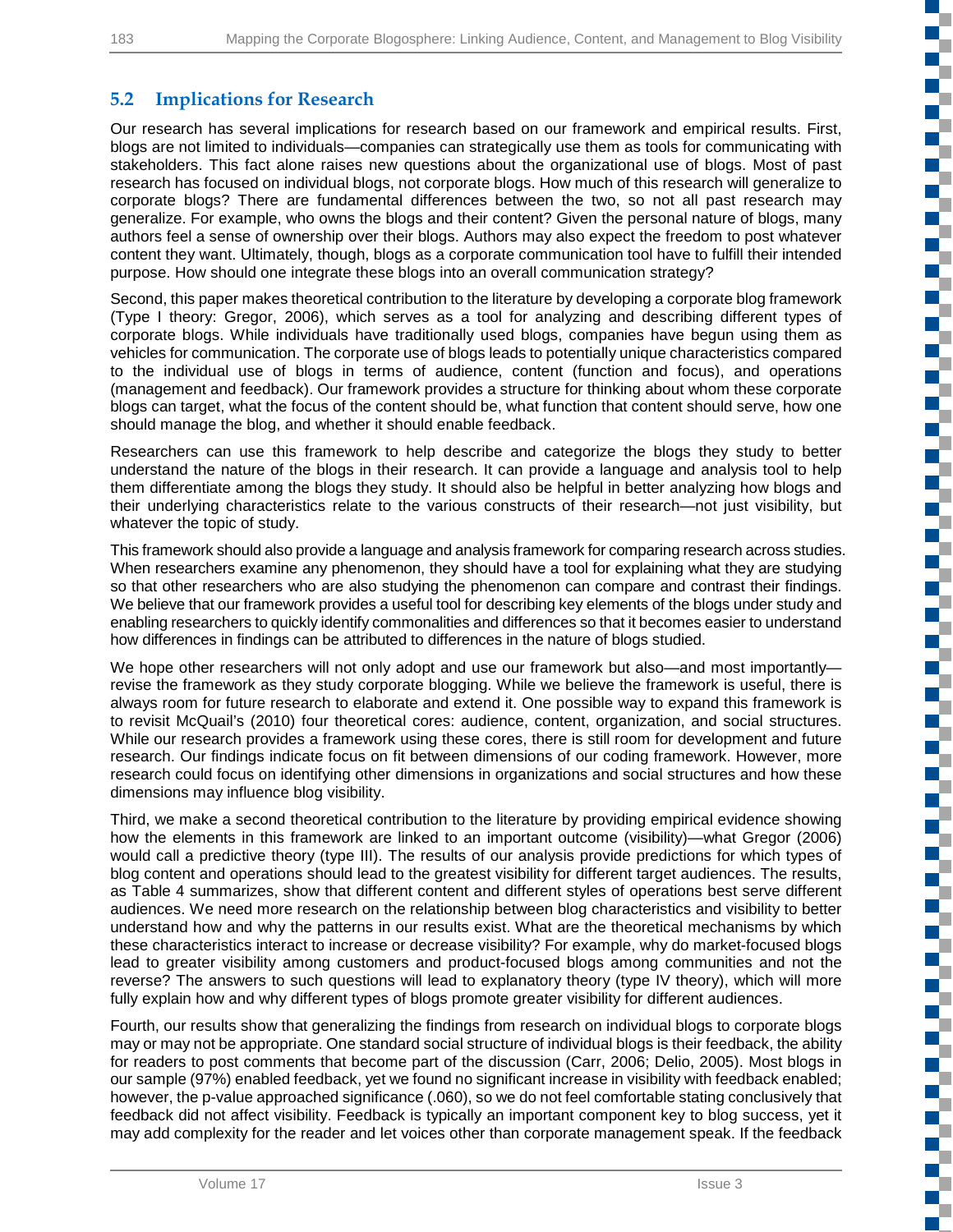j

┇

is contradictory to the corporation's message, individuals may alter their opinion of the blog's veracity and, thus, decrease its visibility. Research has shown that negative comments are common in feedback and create problems with trusting the organization (Pavlou & Dimoka, 2006). As a result, corporations may prefer blogs without feedback because they disseminate the corporation's information and do not create dissonance between the corporate message and reader feedback. As an aside, we note that corporate blogs have begun to disable feedback to prevent the negative impact of comments from Internet trolls (Bergstrom, 2011). We need more research to understand if feedback matters in corporate blogging and, if so, under what conditions. Our results suggest that we need more research to understand if other generally accepted social structures from individual blogs apply to corporate blogging and the theoretical reasons for why or why not.

The way a blog was managed (hierarchy, community, or market) had a significant impact on visibility. Blogs with a hierarchical management structure targeting customers had the highest visibility. This finding indicates customers prefer corporate blogs that provide information directly from high-level employees in the organization. The customer's main goal in visiting corporate blogs might be to see a corporation's official policy or stance on a given issue or product. In addition, blogs with an employee target audience were more visible when using a market management approach. Employees may be less interested in hierarchical blogs because they are already aware of the company's official stance or policy; the wide range of voice from a market blog may be more interesting. Future research needs to dig more deeply into the differences in corporate blog management to better understand the fundamental differences among the three approaches and to develop the theoretical mechanisms by which management influences visibility.

Fifth, the blogs that Fortune 500 firms provided to their target audiences did not always match what our research shows would lead to the greatest visibility. There are some commonalities, but there are also some sharp differences (compare the patterns in Figures 2-5 with our recommendations in Table 4). We need more research to understand this disconnect. Do firms have other goals for providing blogs with mismatched aspects of the framework, or are they simply misunderstanding what their audience wants?

Sixth, our sample had few blogs that targeted investors and political groups, so we can say little about them. It would also be interesting to understand why our sample underrepresented these target audiences and other potential audiences, such as governments and unions. Perhaps Fortune 500 firms have deliberately chosen this strategy, or perhaps they have simply overlooked these stakeholders. We need more research to understand how and why firms make blog development choices that target some stakeholders and not others. We should note that our data did not include blogs developed during the U.S. 2012 election campaign and the "fiscal cliff" debates that followed. During these public debates, firms may have been more likely to develop and use blogs in an attempt to influence voters and politicians to support the firm's interests.

Finally, we need additional studies to replicate and extend our findings beyond the Fortune 500 to smaller firms and other countries. Perhaps blogs for these other firms are similar to or different than those of the Fortune 500. Not-for-profit organizations are also important, so more research needs to examine these organizations, how they employ blogs, and what content is most important to their likely quite different stakeholders. We need more research to test and validate the usefulness of this type I theory with other types of organizations and to test and extend the type III that builds on it. We also call for more research on other potential performance indicators of blogs. In this study, we focused on blog visibility as measured by inlinks. There are likely other ways to measure blog success, such as obtaining company data on visits to the blog or examining the number of comments on blog posts to measure the engagement of the readers of the blog. These outcome indicators, paired with our framework, could provide deeper insights into factors affecting overall blog success beyond blog visibility.

### **5.3 Implications for Practice**

Blogs can serve as a valuable tool for companies to communicate with corporate stakeholders provided those blogs are managed strategically. Delivering the wrong content with incorrect management to key stakeholders can render a communication initiative ineffective. In this paper, we discuss two important steps in creating a corporate blog. The first step is selecting the target audience, which represents a stakeholder group associated with the company. Our analysis of Fortune 500 blogs suggests that, if the goal is the greatest visibility, managers should start by focusing on the key stakeholders the firm feels are most important. Most blogs in our Fortune 500 sample targeted customers, followed by communities and potential employees. Ultimately, the choice of target audience depends on each company's needs. For example, targeting potential employees does not seem to generate a high level of visibility, but these blogs may prove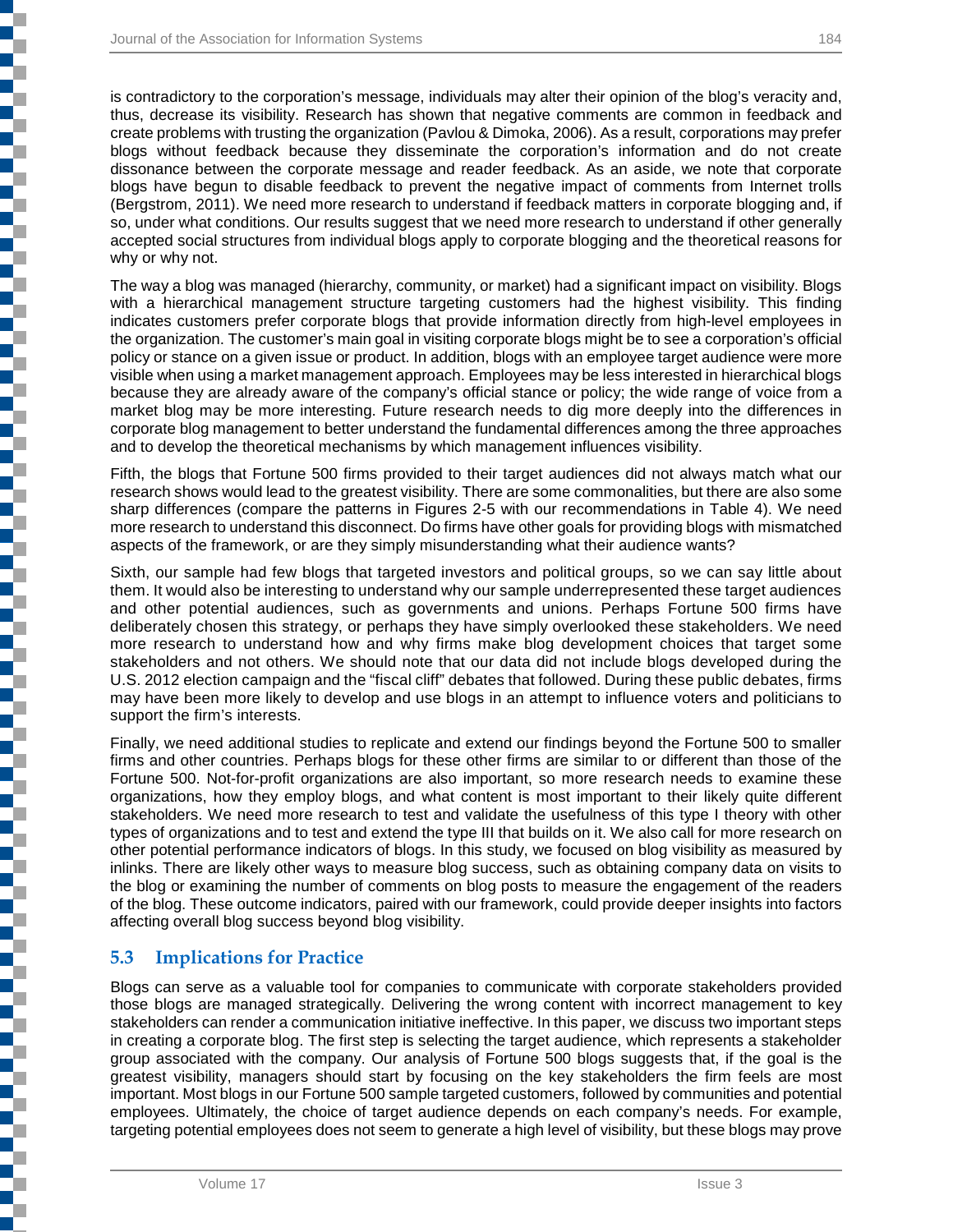T г Œ

T

Œ

▆▔ ÷

T.

E.

d,

r.

invaluable in industries where employees are difficult to attract. It is also important to manage blogs as a portfolio with different blogs targeted at different stakeholders.

The second step is to design content (focus and function) and an operations strategy (management style and feedback). One should choose content and operations based on the target audience's interests and expectations. Table 4 provides our recommendations for which content and operation strategy leads to the greatest visibility for four audiences commonly targeted by corporations: customers, communities, partners, and potential employees. Different content and management styles best serve each audience. These design decisions can have tangible impacts on visibility.

Figure 5 shows that virtually all of the firms in our sample enabled feedback in their blogs, which is customary—it is a dominant social structure in the blog world. Our analysis in Table 3 shows that the decision to enable or disable feedback had no statistically significant effect on visibility. However, from a pragmatic perspective, a p-value of .060 comes close the critical alpha level of .05, and, given that only 3 percent of the blogs in our sample disabled feedback, we cannot comfortably state conclusively that disabling feedback has no effect on visibility. Therefore, although our analysis does not provide a definitive answer about the effects of feedback, we recommend that firms conform to the dominant social norm and enable it.

We believe that our framework introduced in Table 1 provides a useful analysis tool for companies developing blogs. Table 4 provides our recommendations for commonly targeted audience groups and types of content, but the framework in Table 1 provides a much broader set of audiences and content types that are less common in practice. These less commonly targeted audiences may be less common because they are less important to Fortune 500 firms, which may or may not be the case for smaller firms or not-for-profit organizations. They also could be less common because firms have unintentionally overlooked certain stakeholders. In either case, other types of content focus or content function may better serve these other target audiences. The framework in Table 1 should help guide a firm's strategic thinking as it approaches developing corporate blogs that target different stakeholders.

## **6 Conclusion**

We believe that this study is an important step in corporate blog research. Our data shows that companies have increasingly begun to use blogs as a medium of corporate communication. We develop a framework for classifying corporate blogs with which we successfully classify a sample of blogs from Fortune 500 companies. We link the dimensions of this corporate blog framework to one important outcome (visibility). Researchers can use this framework to guide future exploration of corporate blog phenomena, and practitioners can use this framework and our recommendations for best practice to help create blogs as part of their corporate communication strategies.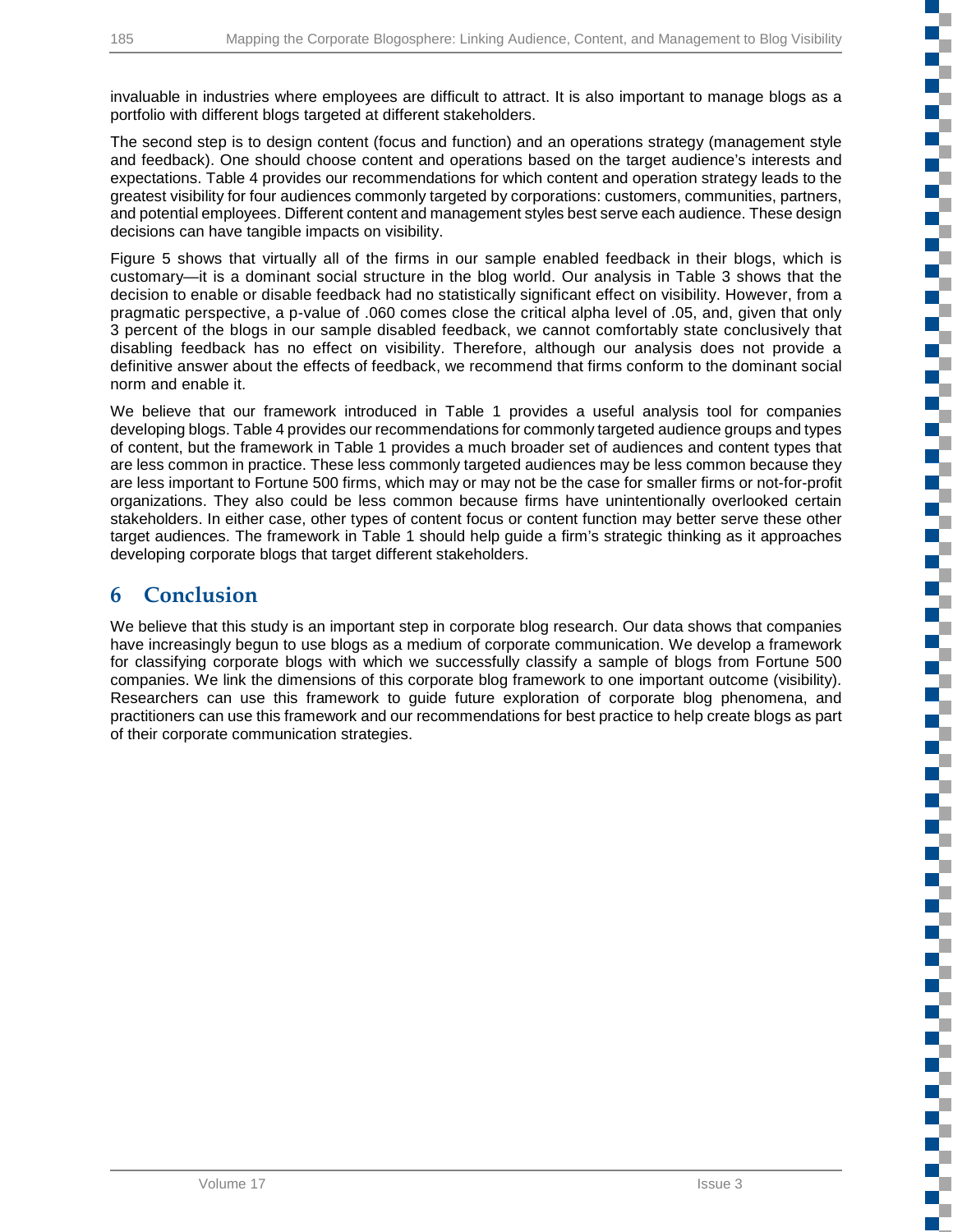## **References**

٦

Aaserud, K. (2006). Bonding by blogging. *Profit*, *25*(4), 119-119.

- Adler, P.S. (2001). Market, hierarchy, and trust: The knowledge economy and the future of capitalism. *Organization Science*, *12*(2), 214-234
- Aggarwal, R., Gopal, R., Sankaranarayanan, R., & Singh, P. V. (2012). Blog, blogger, and the firm: Can negative employee posts lead to positive outcomes? *Information Systems Research*, *23*(2), 306-322.
- Ahuja, V., & Medury, Y. (2010). Corporate blogs as e-CRM tools—building consumer engagement through content management. *Journal of Database Marketing & Customer Strategy Management*, *17*(2), 91-105.
- AMD Developer Central Blog. (n.d.). In *AMD developer central*. Retrieved from http://developer.amd.com/community/blog/
- Andriole, S. J. (2010). Business impact of Web 2.0 technologies. *Communications of the ACM*, *53*(12), 67-79.
- Argenti, P. A., Howell, R. A., & Beck, K. A. (2005). The strategic communication imperative. *MIT Sloan Management Review*, *46*(3), 83-89.
- Bergstrom, K. (2011). "Don't feed the troll": Shutting down debate about community expectations on Reddit. com. *First Monday*, *16*(8). Retrieved from http://firstmonday.org/article/view/3498/3029
- Blood, R. (2002). *The weblog handbook: Practical advice on creating and maintaining your blog*. New York: Basic Books.
- Brecht, F., Cudreasova, A., & Zhou, J. (2010). Corporate blogging today—usage and characteristics. In M. L. Nelson, M. J. Shaw, & T. J. Strader (Eds.), *Sustainable e-business management* (pp. 87-99). Berlin, Heidelberg: Springer.
- Carr, N. (2006). Lessons in corporate blogging. *Business Week Online.*
- Cho, S., & Huh, J. (2010). Content analysis of corporate blogs as a relationship management tool. *Corporate Communications: An International Journal*, *15*(1), 30-48.
- Chu, S. K., Chan, C. K., & Tiwari, A. F. (2012). Using blogs to support learning during internship. *Computers & Education*, *58*(3), 989-1000.
- Clampitt, P. G., Crevcoure, J. M., & Hartel, R. L. (1986). Exploratory research on employee publications. *Journal of Business Communication*, *23*(3), 5-17.
- Clarke, G. (1997). Messages from CEOs: A content analysis approach. *Corporate Communications: An International Journal*, *2*(1), 31-39.
- Cox, J. L., Martinez, E. R., & Quinlan, K. B. (2008). Blogs and the corporation: Managing the risk, reaping the benefits. *Journal of Business Strategy*, *29*(3), 4-12.
- Delio, M. (2005). Enterprise collaboration with blogs and wikis: Companies turn to new tools to foster dialog between employees, customers, and the public. *InfoWorld*.
- Dennis, A. R., & Vessey, I. (2005). Three knowledge management strategies: Knowledge hierarchies, knowledge markets, and knowledge communities. *MISQ Executive*, *4*(4), 399-412
- Donaldson, T., & Preston, L. E. (1995). The stakeholder theory of the corporation: Concepts, evidence, and implications. *Academy of management Review*, *20*(1), 65-91.
- Drèze, X., & Zufryden, F. (2004). Measurement of online visibility and its impact on Internet traffic. *Journal of Interactive Marketing*, *18*(1), 20-37.
- Dunham, L., Freeman, R. E., & Liedtka, J. (2006). Enhancing stakeholder practice: A particularized exploration of community. *Business Ethics Quarterly*, *16*(1), 23-42.
- Dwyer, P. (2007). Building trust with corporate blogs. In *Proceedings of the International Conference on Web and Social Media* (pp. 1-8).
- Efimova, L., & Grudin, J. (2007). Crossing boundaries: A case study of employee blogging. Paper presented at the 40th Annual Hawaii International Conference on System Sciences.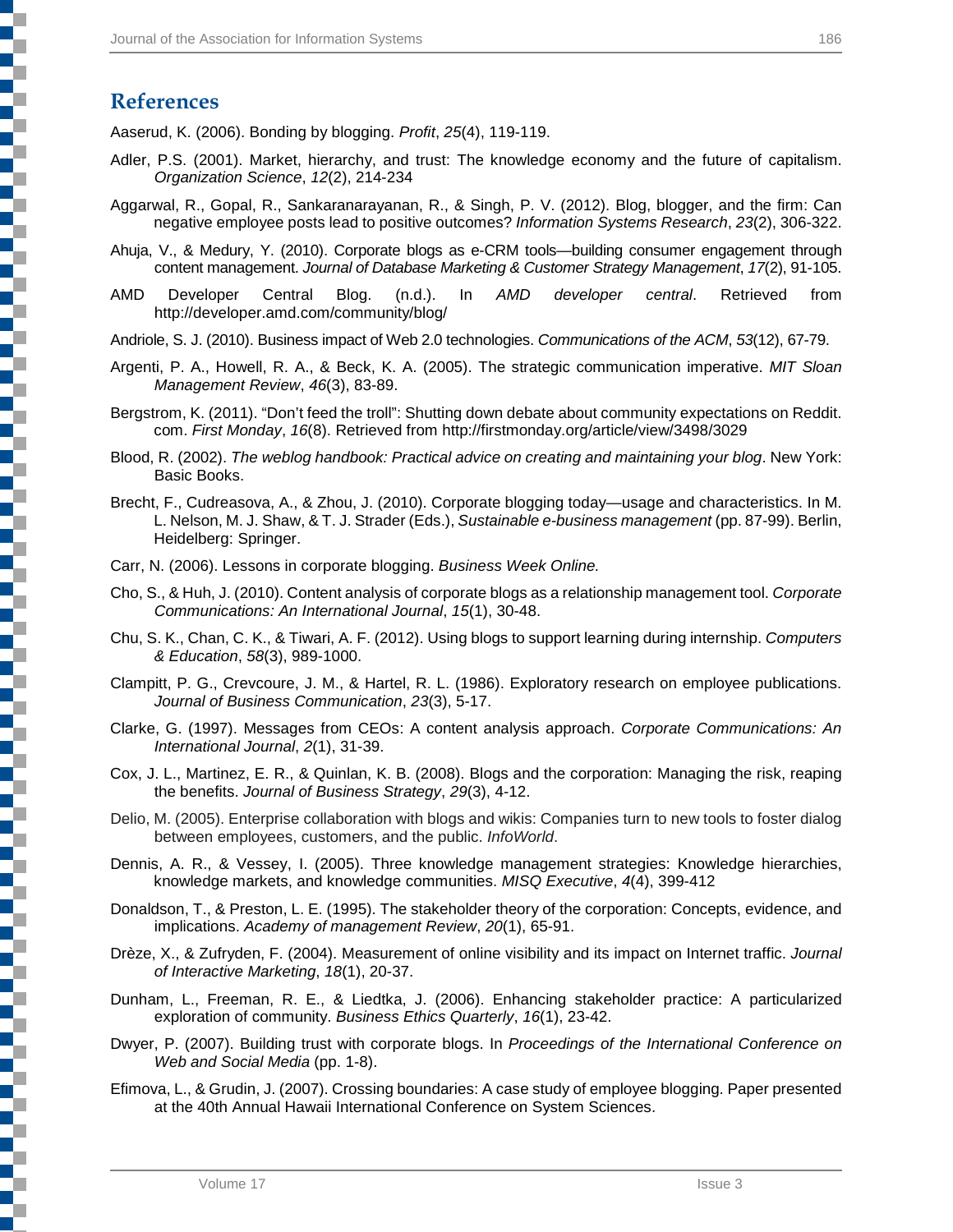- Gilpin, D. (2010). Organizational image construction in a fragmented online media environment. *Journal of Public Relations Research*, *22*(3), 265-287.
- Gordon, G. G. (1991). Industry determinants of organizational culture. *Academy of Management Review*, *16*(2), 396-415.
- Greenwood, M. (2001). The importance of stakeholders according to business leaders. *Business and Society Review*, *106*(1), 29-49.
- Gregor, S. (2006). The nature of theory in information systems. *MIS Quarterly*, *30*(3), 611-642.
- Gregory, K. L. (1983). Native-view paradigms: Multiple cultures and culture conflicts in organizations. *Administrative Science Quarterly*, *28*(3), 359-376.
- Herring, S. C., Scheidt, L. A., Bonus, S., & Wright, E. (2004). Bridging the gap: A genre analysis of weblogs. In *Proceedings of the Annual Hawaii International Conference on System Sciences*.
- Hsu, H. Y., & Tsou, H.-T. (2011). Understanding customer experiences in online blog environments. *International Journal of Information Management*, *31*(6), 510-523.
- Hu, N., Liu, L., Tripathy, A., & Yao, L. J. (2011). Value relevance of blog visibility. *Journal of Business Research*, *64*(12), 1361-1368.
- Jackson, A., Yates, J., & Orlikowski, W. (2007). Corporate Blogging: Building community through persistent digital talk. In *Proceedings of the Annual Hawaii International Conference on System Sciences*.
- Kohut, G. F., & Segars, A. H. (1992). The president's letter to stockholders: An examination of corporate communication strategy. *Journal of Business Communication*, *29*(1), 7-21.
- Lasswell, H. D. (1948). The structure and function of communication in society. ln L. Bryson (Ed.), *Communication of ideas* (pp. 37-51). New York: Harper & Row.
- Lee, S., Hwang, T., & Lee, H.-H. (2006). Corporate blogging strategies of the IT Fortune 500 companies. *Management Decision*, *44*(3), 316-334.
- Li, M., & Richard Ye, L. (1999). Information technology and firm performance: Linking with environmental, strategic and managerial contexts. *Information & Management*, *35*(1), 43-51.
- Lindic, J. (2006). How do corporations use Internet for public relations? In *Proceedings of the BLED eConference*.
- Liu, Y., & Ji, S. (2010). 26P. Enterprise blog categorization and business value. In *Proceedings of International Conference on Information Resources Management.*
- Long, J. S. (1997). *Regression models for categorical and limited dependent variables* (Vol. 7). Thousand Oaks, CA: Sage.
- Mack, R. W., Blose, J. E., & Pan, B. (2008). Believe it or not: Credibility of blogs in tourism. *Journal of Vacation Marketing*, *14*(2), 133-144.
- McCullagh, P., & Nelder, J. A. (1989). *Generalized linear models* (Vol. 37). London: Chapman & Hall.
- McQuail, D. (2010). *McQuail's mass communication theory*. Thousand Oaks, CA: Sage.
- Merry, M. K. (2010). Blogging and environmental advocacy: A new way to engage the public? *Review of Policy Research*, *27*(5), 641-656.
- Mitchell, R. K., Agle, B. R., & Wood, D. J. (1997). Toward a theory of stakeholder identification and salience: Defining the principle of who and what really counts. *Academy of Management Review*, *22*(4), 853-886.
- Morris, M., & Ogan, C. (1996). The Internet as mass medium. *Journal of Computer-Mediated Communication*, *1*(4).
- Pant, G., & Srinivasan, P. (2010). Predicting web page status. *Information Systems Research*, *21*(2), 345-364.
- Pavlou, P. A., & Dimoka, A. (2006). The nature and role of feedback text comments in online marketplaces: Implications for trust building, price premiums, and seller differentiation. *Information Systems Research*, *17*(4), 392-414.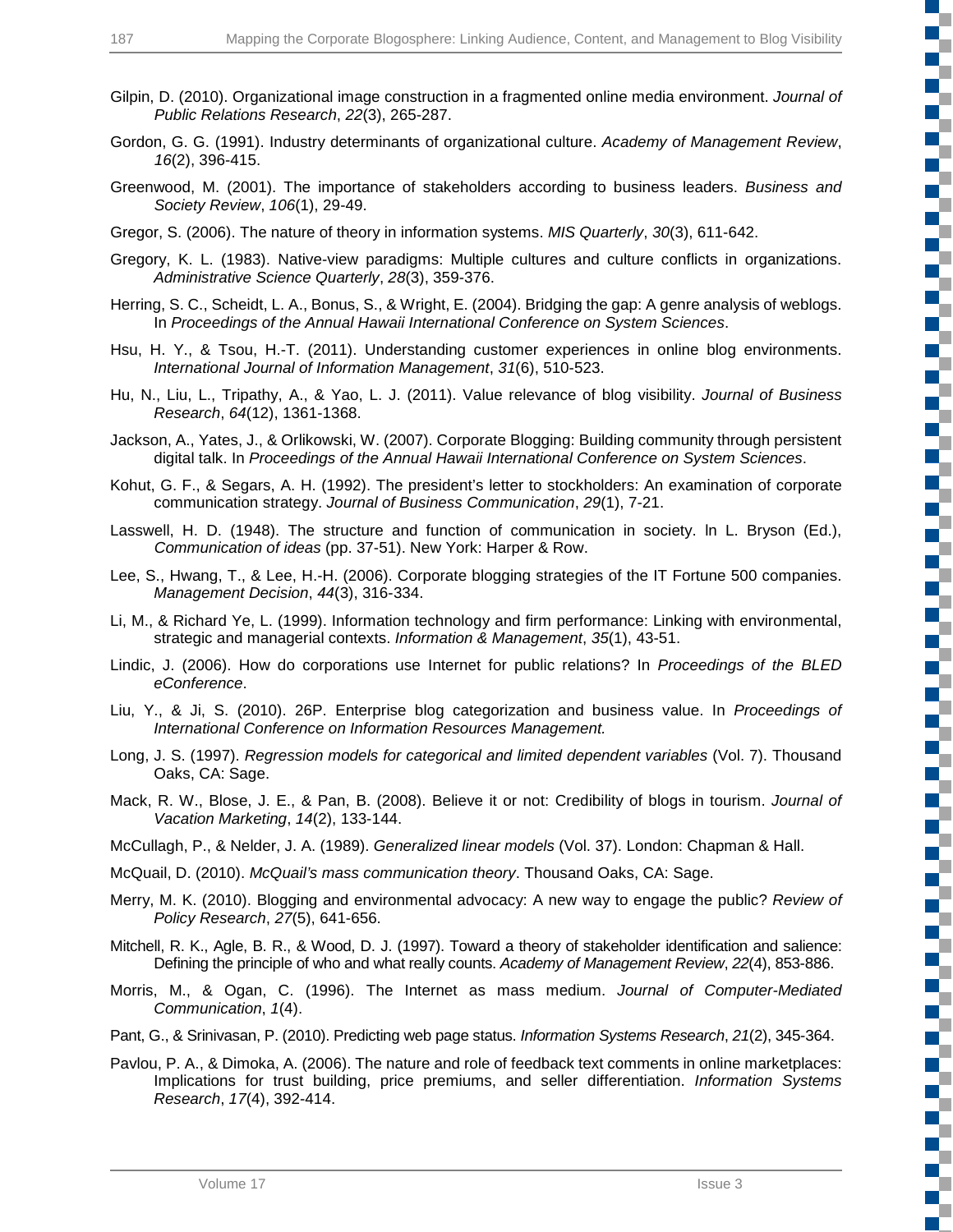- Perry, M., & Bodkin, C. (2000). Content analysis of 100 company web sites. *Corporate Communications: An International Journal*, *5*(2), 87-97.
- Porter, M. E., & Kramer, M. R. (2002). The competitive advantage of corporate philanthropy. *Harvard Business Review*, *80*(12), 56-68.
- Ramaswamy, V., Anderson, E. W., & DeSarbo, W. S. (1994). A disaggregate negative binomial regression procedure for count data analysis. *Management Science*, *40*(3), 405-417.
- Raymond, L. (1985). Organizational characteristics and MIS success in the context of small business. *MIS Quarterly*, *9*(1), 37-52.
- Tess, P. A. (2013). The role of social media in higher education classes (real and virtual)—a literature review. *Computers in Human Behavior*, *29*(5), A60-A68.
- Thielst, C. B. (2007). Weblogs: A communication tool. *Journal of Healthcare Management*, *52*(5), 287-289.
- Top, E. (2012). Blogging as a social medium in undergraduate courses: Sense of community best predictor of perceived learning. *The Internet and Higher Education*, *15*(1), 24-28.
- Vargo, A. (2006). Chatting to customers at Southwest. Strategic *Communication Management*, *10*(4), 3.
- Vaughan, L., & Wu, G. (2004). Links to commercial websites as a source of business information. *Scientometrics*, *60*(3), 487-496.
- Venkatraman, N. (1989). The concept of fit in strategy research: Toward verbal and statistical correspondence. *Academy of management Review*, *14*(3), 423-444.
- Wattal, S., Racherla, P., & Mandviwalla, M. (2009). Employee adoption of corporate blogs: A quantitative analysis. In *Proceedings of the Hawaii International Conference on System Sciences*.
- Wattal, S., Racherla, P., & Mandviwalla, M. (2010). Network externalities and technology use: A quantitative analysis of intraorganizational blogs. *Journal of Management Information Systems*, *27*(1), 145-174.
- Woodward, D. G., Edwards, P., & Birkin, F. (2005). Organizational legitimacy and stakeholder information provision. *British Journal of Management*, *7*(4), 329-347.

Wright, C. R. (1960). Functional analysis and mass communication. *Public Opinion Quarterly*, *24*(4), 605-620.

Zerfaß, A. (2005). Corporate blogs: Einsatzmöglichkeiten und herausforderungen*. The Blog Initiative Germany*. Retrieved from http://www.albatros-media.at/pdfs/CorporateBlogs-AZ-270105.pdf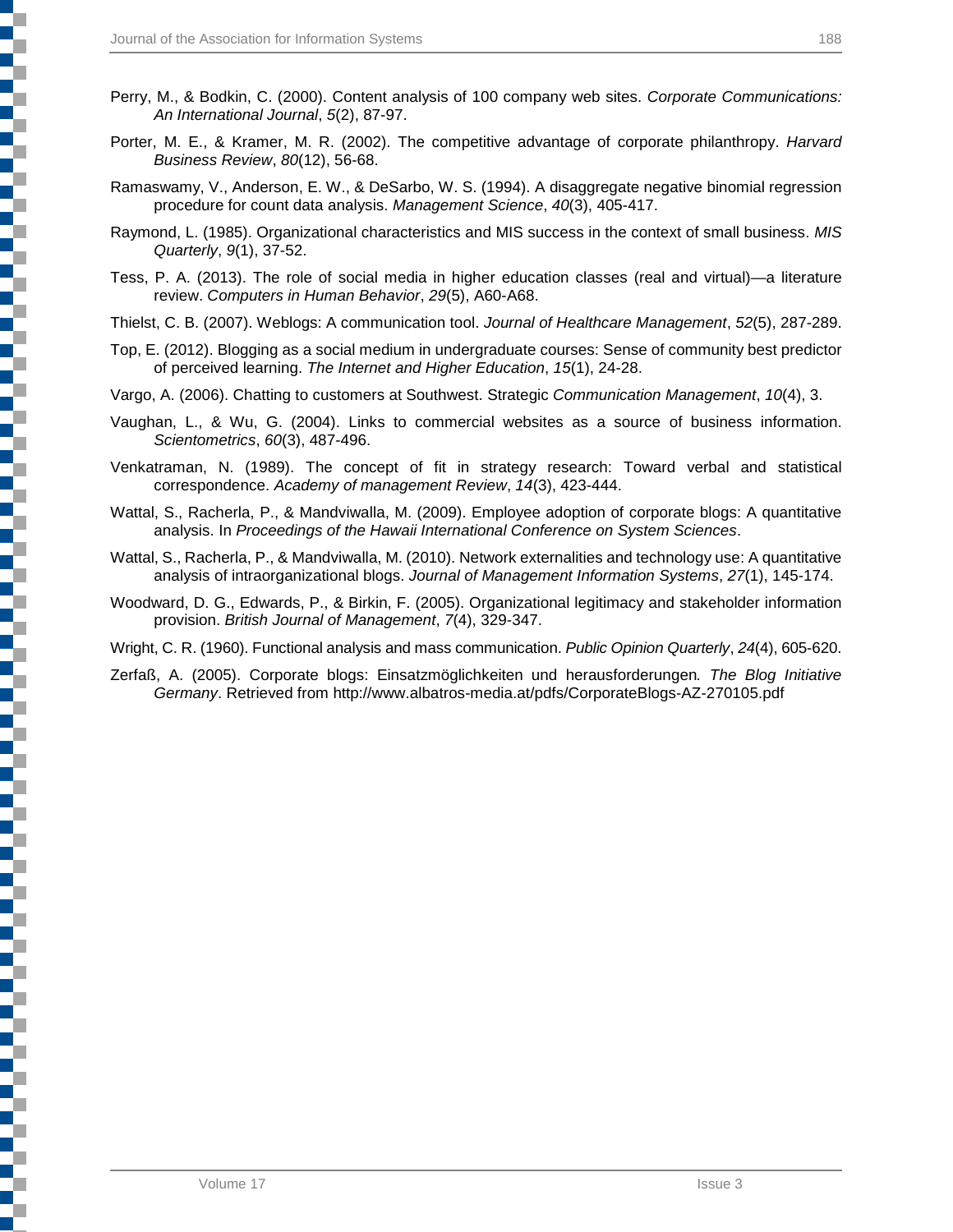г c

T

E. T. T.

 $\blacksquare$ Œ

T

٣Ē

Г C

Г Г a. T T

E. <u>rije</u> Г T. c T.

# **Appendix A: Blog Classification and Coding**

## **Target Audience**

We categorized each blog with respect to its target audience. Two researchers analyzed blog posts to determine these categories. In many cases, an "about" page was available that explained the company's intended purpose for the blog. Where an "about" page was not available, we examined blog entries to determine audience. We coded only the most salient characteristics for each blog even though some blogs target multiple stakeholders. For example, a blog may have provided information that investors would find useful, but, if the majority of posts focused on relaying information to customers, then we categorized the audience as for customers.

- **Customers**: the "about" page of the blog clearly indicated that the blog focused on customers of the corporation. In addition, blog posts contained content clearly meant for the organization's customers.
- **Communities**: the "about" page of the blog stated the blog focused on certain communities (e.g., Johnson & Johnson had a blog directed at new or expectant mothers). The community could represent a community of customers interested in a certain product offered by the organization.
- **Partners**: the "about" page or blog posts indicated the blog focused on industry partners (e.g., Caterpillar runs a blog directed toward their energy partners).
- **Employees**: the "about" page or blog posts indicated the blog was for employees to share content related to the corporation.
- **Investors**: the "about" page or blog posts indicated the blog was for financial or investment purposes. In our sample, these blogs focused on investors in financial markets (i.e., hedge funds, financial advisors, etc.) but could include blogs directed at direct investors to raise equity for the corporation.
- **Political Groups**: the "about" page or blog posts indicated the blog was political in nature. These blogs are attempting to influence a political organization, such as a political party.
- **Governments**: the "about" page or blog posts indicated the blog was attempting to lobby a government entity, such as congress or another regulatory body. These blogs could also include governments outside of the United States.
- **Suppliers**: the "about" page or blog posts indicated the blog was for a supplier of the corporation.

### **Content Focus**

We coded content focus in a similar manner to target audience. We examined blogs' "about" page to determine their purpose. Where an "about" page was not available, we examined blog entries to determine audience. In addition, we read blog posts to obtain a clear indication on the majority of entries.

- **Market:** the "about" page of the blog clearly indicated that it focused on the market in which the company operated. These blogs discussed issues affecting the industry, competition, or overall market growth.
- **Organization**: the "about" page of the blog indicated that it focused on the organization itself. Blog posts focused on topics in the company, such as products, policies, or research and development.
- **Product**: the "about" page or blog posts indicated that it focused on a particular product. Some large corporations had several blogs devoted to particular product lines (e.g., Newell Rubbermaid operated a separate blog for Graco, Rubbermaid, and Sharpie).
- **Event**: the "about" page or blog posts indicated that it focused on a specific upcoming event either held or sponsored by the corporation.
- **Policy**: the "about" page or blog posts indicated that it focused on the implications of a particular policy (perhaps on upcoming legislation).
- **Individual**: the "about" page or blog posts indicated that it focused on individuals in the corporation, such as stories about employees' personal or professional lives.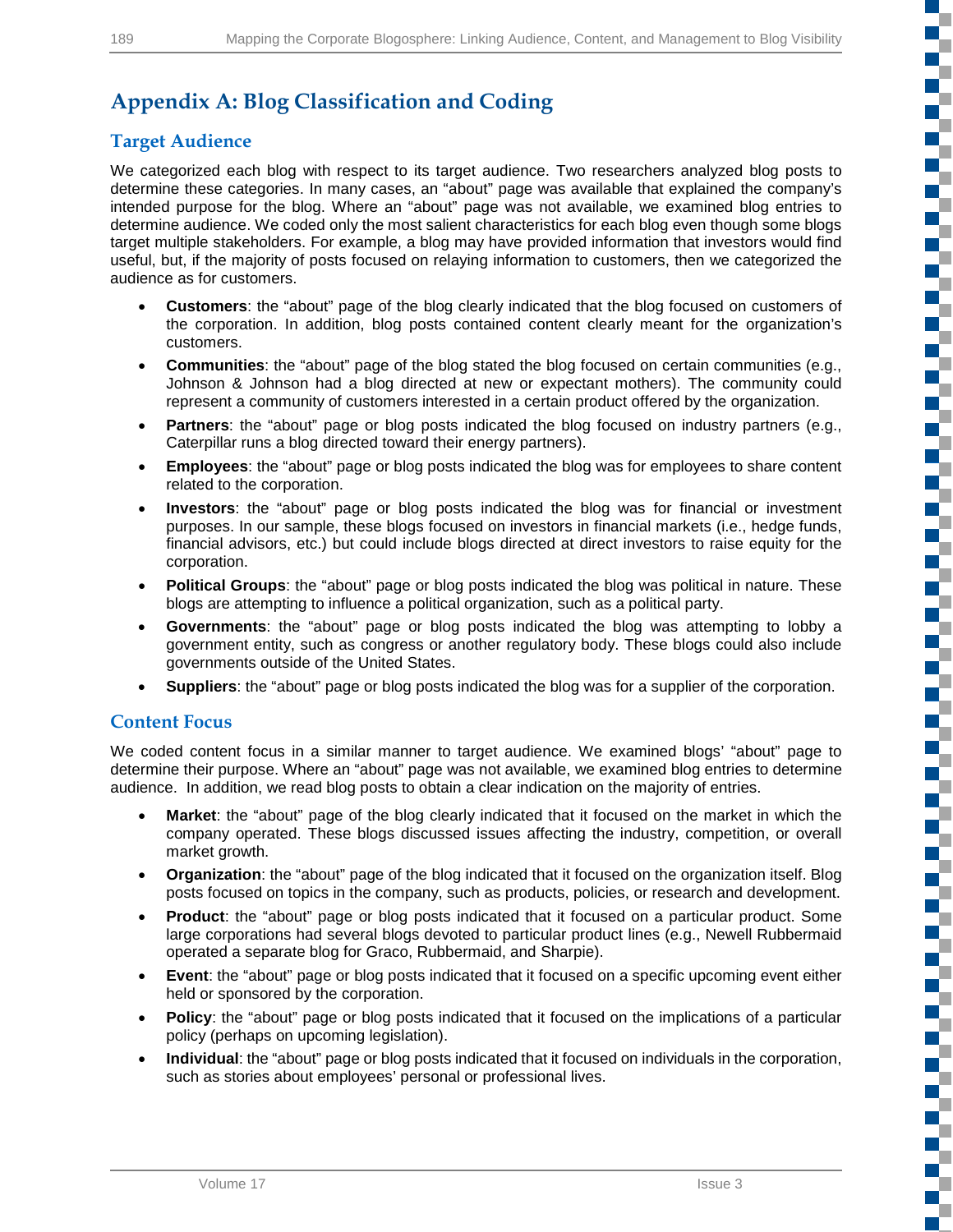### **Content Function**

Ę

We coded content function in a similar manner to target audience and content focus. We examined blogs' "about" page to determine their purpose; however, the "about" page rarely indicated whether the blog was solely informative in nature or provided additional insight. Therefore, we examined the content of blog posts. We read blog posts to obtain a clear indication on the majority of entries.

- **Information**: the blog posts clearly communicated factual information without normative statements or interpretations of the facts.
- **Insight**: the blog or blog posts communicated company or individual opinions or attempted to interpret or explain factual information.
- **Mobilization**: the blog posts attempted to promote societal objectives, including political and commercial propaganda. The blog posts aimed to get the reader to take action on a certain topic (e.g., corporate social responsibility).
- **Culture**: the blog posts attempted to transmit cultural beliefs, values, and norms of the corporation and its employees or its industry.
- **Entertainment**: the blog posts attempted to provide amusement and relaxation for readers (e.g., Barnes and Noble operated a blog on which individuals can create entries on a book of the month).

### **Management**

We coded the management dimension by examining blog posts and taking into account the writers of the blog posts.

- **Hierarchical** blogs are tightly managed by the company. They include official announcements of the blog on the corporate website, executive (C-suite level) contributor(s), or official messages from the company. Hierarchical blogs generally have one to two people blogging.
- **Market** blogs allow many people to blog from across the organization. They do not represent a specific subset of the corporation but rather offer an overall picture of the corporation. Many people contribute to market-oriented blogs, spanning across the organization.
- **Community** blogs represent a small group or team of people in the corporation. Community blogs have bloggers in specific topic areas in the organization. (e.g., one blog might focus on a community, such as a product line with bloggers from that product line posting or bloggers from the finance department blogging about financial aspects of the company). The community blog is specific to a topic area in the organization, whereas the market blog spans the organization.

#### **Feedback**

We coded the feedback dimension by going to the blog and examining its posts. If readers could provide feedback on the blog (generally in the form of comments at the end of the blog post), we classified it as feedback "enabled". If there was no ability to comment on a post, we classified the blog as feedback "disabled".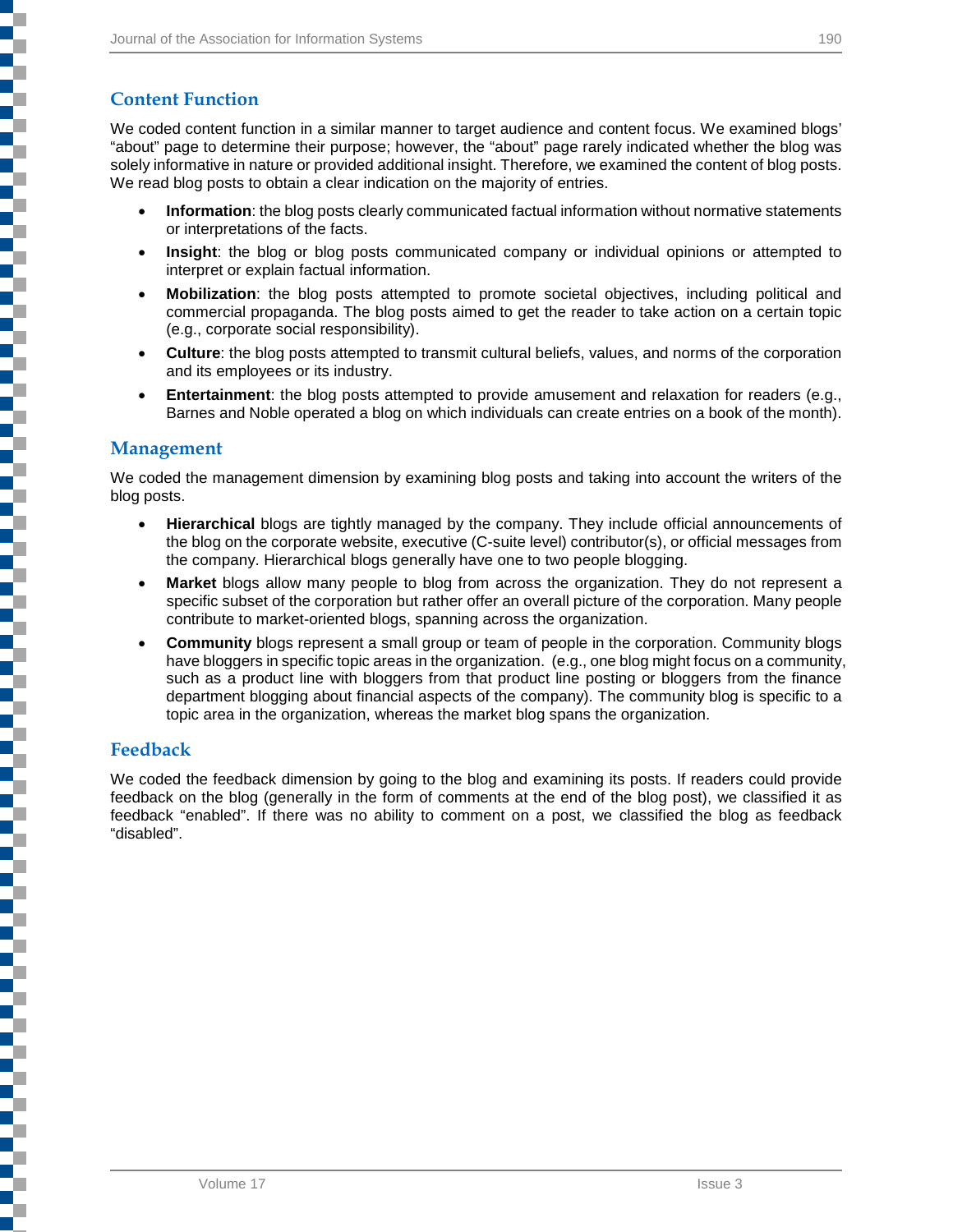# **Appendix B: Sample "About" Pages**

This appendix provides sample "about" pages for blogs in our sample. We highlight the information used to determine where the blog resides on each of the dimensions.

# **About the Disney Parks Blog**

Welcome to the Disney Parks Blog, the official blog for the Disneyland Resort, Walt Disney World Resort and Disney Cruise Line.

The Disney Parks Blog provides the latest, official information about Disney destinations as well as behind-thescenes looks at what makes Disney Parks the most magical places on earth. Expect to hear from a variety of Disney Cast Members who work each day to make that 'Disney Difference'.

Posts will come from the Walt Disney World Resort in Florida, Disneyland Resort in California as well as other Disney vacation destinations and experiences.

We welcome comments on the Disney Parks Blog. However, the Disney Parks Blog does moderate comments. All comments are subject to the Terms of Use. Comments will be reviewed prior to posting. This will cause a delay in the posting of comments; please do not re-submit your comment if it does not appear. Not all comments will be posted. Comments may also be removed after they are posted.

The focus of the Disney Parks Blog is on Disney vacation topics so please keep comments on-topic for each Disney post.

While we're here to provide information and discussion about a variety of Disney vacation topics, this blog is not a guest support forum. If you have a guest service issue, please contact the appropriate guest relations area:

**Walt Disney World Guest Relations** 

**Disneyland Resort Guest Relations** 

**Disney Cruise Line Guest Relations** 

Our quest relations Cast Members will be able to provide you with excellent service.

#### **Figure B1. About Section of the Disney Parks Blog**

The Disney Parks Blog (Figure B1) focused on customers of Disney Parks. The blog clearly stated it focused on providing information on Disney's hotel, park, and accommodations aspect. Thus, the blog's content focus was on a product of Disney, not the Disney organization as a whole. The blog did not have an organizational focus because it did not focus on Disney's media aspects (i.e., Pixar, ABC, etc.). The blog indicated it was feedback enabled with the statement "we welcome comments on the Disney Parks blog". We examined the blog entries to determine the content function. Many of these entries also included normative statements about Disney Parks, so the blog's content function was to provide insight into the organization. For example, one entry was:

*Last night, we debuted our new show, "Hocus Pocus Villain Spelltacular", during the first Mickey's Not-So-Scary Halloween Party of the season at Magic Kingdom Park. It's been 22 years since the wicked Sanderson Sisters last appeared, in Disney's 1993 film "Hocus Pocus". Now they're back and fabulous as ever!*

This statement includes the normative statement "they're back and fabulous as ever", which indicates the blog provided insight into the information it provided as well. The blog had a community management style because bloggers were from Disney parks only, not executives (i.e., hierarchical) or spanning the organization (i.e., market).

In the Marriott Blog (Figure B2) clearly focused on customers because the "about" page focused on providing customers information about the organization. The blog's content focus was the organization because the blog focused on providing insight on the entire Marriot organization. The content function was culture because the blog focused on providing transparency on the organization's values. The blog had a J.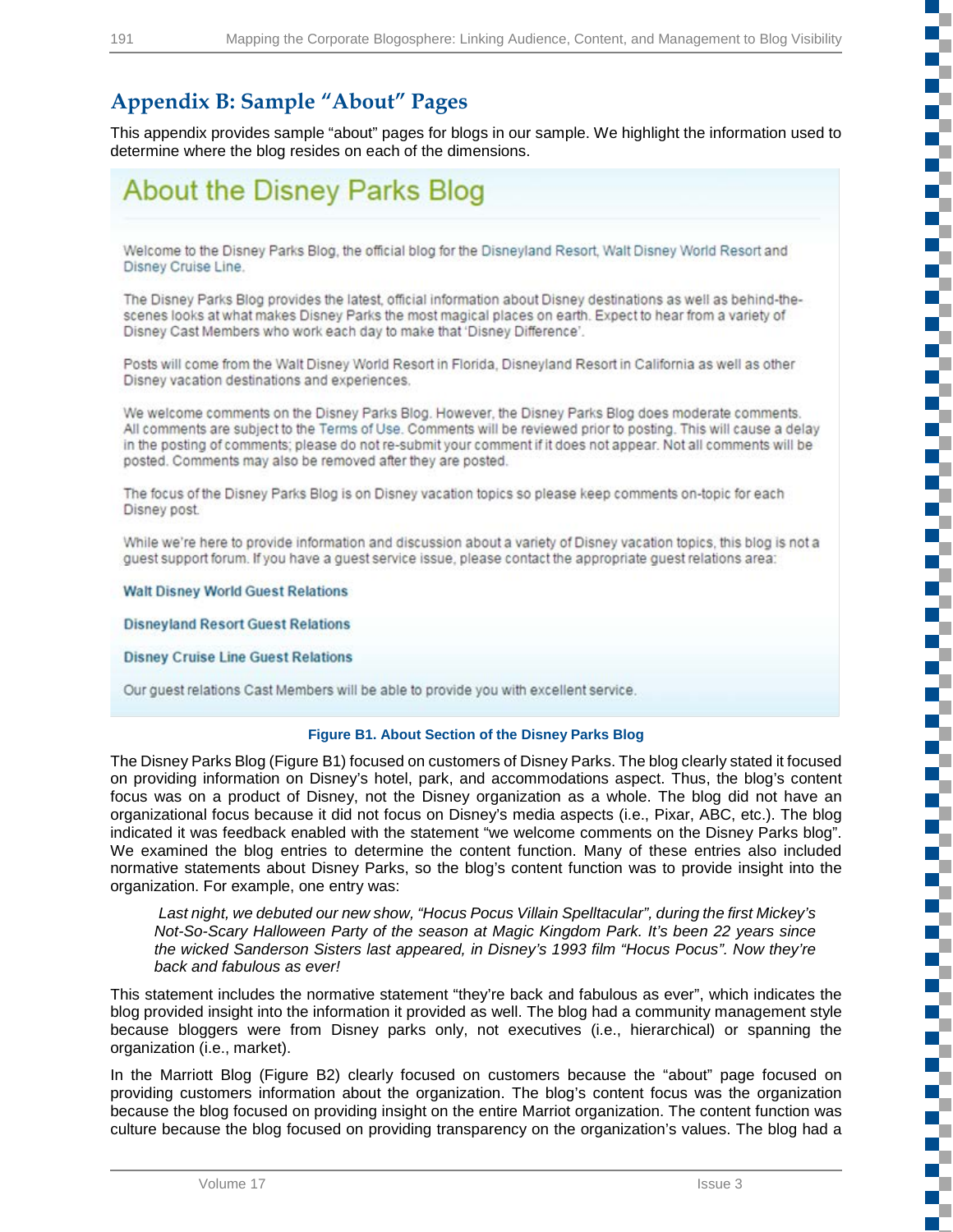hierarchical management style because Bill Marriott tightly controlled its management. Looking at the blog posts, feedback was enabled because comments responded to his posts.

January 1, 2012-

# **ABOUT MY BLOG**

ī

i<br>I

i<br>L

i<br>I

Welcome to my blog, Marriott on the Move!

It seems that today, the business world is becoming much more transparent, thanks in large part to the Internet.

All this got me thinking, "Why do I blog?" I've found it's a great learning experience and I've had a lot of fun doing it. I'm sure you probably have learned a lot about me. I do value family, work and community, and I'm not afraid to tackle controversial topics such as reforming our immigration policy or putting our non-smoking policy in our hotels in the United States and Canada. I like to talk about good news, but I'm not afraid to talk about the bad news, such as my blog about the bombing of our Islamabad hotel.



Businesses must have values and I've tried to

communicate some of ours in my blog. We certainly do have a growing commitment to saving the environment. Many of you offered praise in your comments; others want us to do even more.

Sometimes I've asked others to communicate the company's values on the blog. It was wonderful to read the comments about Valerie McSwain. She's the concierge at the Washington, D.C. Marriott who was supporting her family on welfare before she got an opportunity with us. She's a superstar. Education and diversity are also very important values for our company.

#### **Figure B2. About Section of the Marriott Blog**